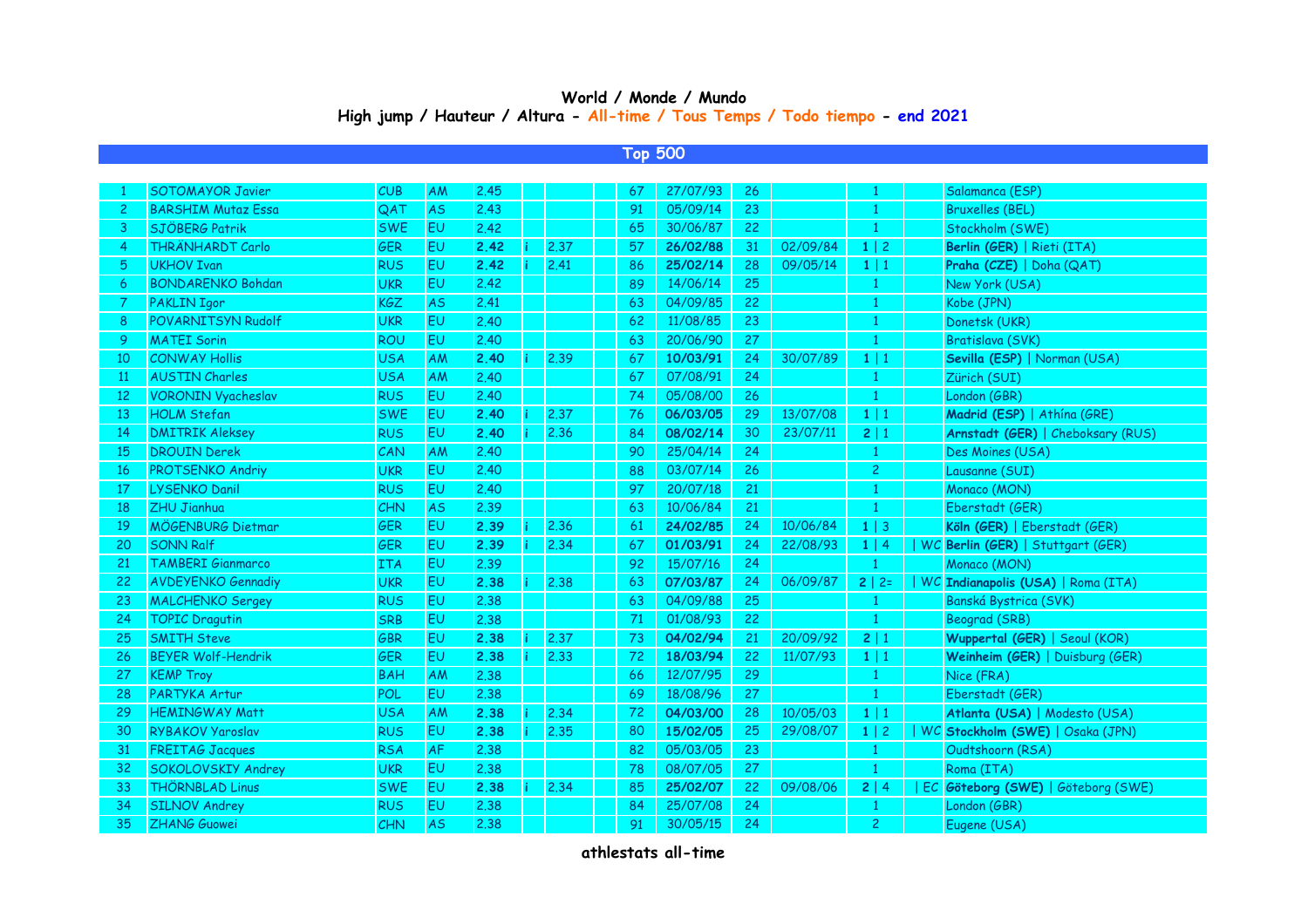| 36 | <b>SEREDA Valeriy</b>          | <b>AZE</b> | <b>AS</b> | 2.37 |   |           | 59 | 02/09/84 | 25 |          | $\mathbf{1}$   |    | Rieti (ITA)                            |
|----|--------------------------------|------------|-----------|------|---|-----------|----|----------|----|----------|----------------|----|----------------------------------------|
| 37 | <b>McCANTS Tom</b>             | <b>USA</b> | AM        | 2.37 |   |           | 62 | 08/05/88 | 26 |          | $\mathbf{1}$   |    | Columbus (USA)                         |
| 38 | <b>CARTER Jerome</b>           | <b>USA</b> | AM        | 2.37 |   |           | 63 | 08/05/88 | 25 |          | $\overline{c}$ |    | Columbus (USA)                         |
| 39 | <b>DYMCHENKO Sergey</b>        | <b>UKR</b> | <b>EU</b> | 2.37 |   |           | 67 | 16/09/90 | 23 |          | $\mathbf{1}$   |    | Kyiv (UKR)                             |
| 40 | <b>GRANT Dalton</b>            | <b>GBR</b> | <b>EU</b> | 2.37 |   | 2.36      | 66 | 13/03/94 | 28 | 01/09/91 | 1   4          |    | WC Paris (FRA)   Tokyo (JPN)           |
| 41 | <b>BÁBA Jaroslav</b>           | CZE        | EU        | 2.37 |   | 2.36      | 84 | 05/02/05 | 21 | 08/07/05 | $2   2 =$      |    | Arnstadt (GER)   Roma (ITA)            |
| 42 | <b>WILLIAMS Jesse</b>          | <b>USA</b> | AM        | 2.37 |   |           | 83 | 26/06/11 | 28 |          | $\mathbf{1}$   |    | Eugene (USA)                           |
| 43 | <b>GRABARZ Robert</b>          | GBR        | <b>EU</b> | 2,37 |   |           | 87 | 23/08/12 | 25 |          | 3              |    | Lausanne (SUI)                         |
| 44 | <b>KYNARD Erik</b>             | <b>USA</b> | AM        | 2.37 |   |           | 91 | 04/07/13 | 22 |          | $\overline{c}$ |    | Lausanne (SUI)                         |
| 45 | <b>THOMAS Donald</b>           | <b>BAH</b> | AM        | 2.37 |   |           | 84 | 18/07/16 | 32 |          | $\mathbf{1}$   |    | Székesfehérvár (HUN)                   |
| 46 | <b>NEDASEKAU Maksim</b>        | <b>BLR</b> | <b>EU</b> | 2.37 |   | 2.37      | 98 | 07/03/21 | 23 | 06/07/21 | $1 \mid 1$     |    | Toruń (POL)   Székesfehérvár (HUN)     |
| 47 | <b>IVANYUK Ilya</b>            | <b>RUS</b> | <b>EU</b> | 2.37 |   |           | 93 | 17/05/21 | 28 |          | $\mathbf{1}$   |    | Smolensk (RUS)                         |
| 48 | <b>WESSIG Gerd</b>             | <b>GER</b> | <b>EU</b> | 2.36 |   |           | 59 | 01/08/80 | 21 |          | $\mathbf{1}$   | OG | Moskva (RUS)                           |
| 49 | ZASIMOVICH Sergey              | <b>KAZ</b> | <b>AS</b> | 2.36 |   |           | 62 | 05/05/84 | 22 |          | $\mathbf{1}$   |    | Tashkent (UZB)                         |
| 50 | <b>ANNYS Eddy</b>              | <b>BEL</b> | EU.       | 2.36 |   |           | 58 | 26/05/85 | 27 |          | $\mathbf{1}$   |    | Gent (BEL)                             |
| 51 | <b>HOWARD Jim</b>              | <b>USA</b> | AM        | 2.36 |   | $iA$ 2.36 | 59 | 25/01/86 | 27 | 08/06/87 | $1 \mid 1$     |    | Albuquerque (USA)   Rehlingen (GER)    |
| 52 | ZVARA Ján                      | CZE        | <b>EU</b> | 2.36 |   | 2,36      | 63 | 14/02/87 | 24 | 23/08/87 | $1 \mid 1$     |    | Jablonec nad Nisou (CZE)   Praha (CZE) |
| 53 | NAGEL Gerd                     | GER        | <b>EU</b> | 2.36 |   | 2.35      | 57 | 17/03/89 | 32 | 07/08/88 | $1 \mid 1$     |    | Sulingen (GER)   Forbach (FRA)         |
| 54 | <b>SAUNDERS Nick</b>           | <b>BER</b> | AM        | 2.36 |   |           | 63 | 01/02/90 | 27 |          | $\mathbf{1}$   |    | Auckland (NZL)                         |
| 55 | NORDQUIST Doug                 | <b>USA</b> | AM        | 2.36 |   |           | 58 | 15/06/90 | 32 |          | $\overline{c}$ |    | Norwalk (USA)                          |
| 56 | <b>DAKOV Georgi</b>            | <b>BUL</b> | <b>EU</b> | 2.36 |   |           | 67 | 10/08/90 | 23 |          | $\overline{c}$ |    | <b>Bruxelles (BEL)</b>                 |
| 57 | PAPAKOSTAS Lambros             | <b>GRE</b> | <b>EU</b> | 2.36 |   |           | 69 | 21/06/92 | 23 |          | $\mathbf{1}$   |    | Athína (GRE)                           |
| 58 | <b>HOEN Steinar</b>            | <b>NOR</b> | <b>EU</b> | 2.36 |   | 2.36      | 71 | 12/02/94 | 23 | 01/07/97 | $1 \mid 1$     |    | Balingen (GER)   Oslo (NOR)            |
| 59 | <b>FORSYTH Tim</b>             | <b>AUS</b> | OC        | 2.36 |   |           | 73 | 02/03/97 | 24 |          | $\mathbf{1}$   |    | Melbourne (AUS)                        |
| 60 | <b>KLYUGIN Sergey</b>          | <b>RUS</b> | <b>EU</b> | 2.36 |   |           | 74 | 12/08/98 | 24 |          | $\mathbf{1}$   |    | Zürich (SUI)                           |
| 61 | <b>MATUSEVICH Konstantin</b>   | <b>ISR</b> | <b>AS</b> | 2.36 |   |           | 71 | 05/02/00 | 29 |          | $\mathbf{1}$   |    | Perth (AUS)                            |
| 62 | <b>BUSS Martin</b>             | <b>GER</b> | <b>EU</b> | 2.36 |   |           | 76 | 08/08/01 | 25 |          | $\mathbf{1}$   |    | WC Edmonton (CAN)                      |
| 63 | <b>WALERIANCZYK Aleksander</b> | POL        | <b>EU</b> | 2.36 |   |           | 82 | 20/07/03 | 21 |          | $\mathbf{1}$   |    | Bydgoszcz (POL)                        |
| 64 | <b>BIENIEK Michal</b>          | POL        | <b>EU</b> | 2.36 |   |           | 84 | 28/05/05 | 21 |          | $\mathbf{1}$   |    | Biała Podlaska (POL)                   |
| 65 | <b>TERESHIN Andrey</b>         | <b>RUS</b> | EU        | 2.36 |   | 2.34      | 82 | 17/02/06 | 24 | 17/06/07 | $1   1 =$      |    | Moskva (RUS)   Warszawa (POL)          |
| 66 | <b>JONAS Dusty</b>             | <b>USA</b> | AM        | 2.36 | A |           | 86 | 18/05/08 | 22 |          | $\mathbf{1}$   |    | Boulder (USA)                          |
| 67 | <b>SHUSTOV Aleksandr</b>       | <b>RUS</b> | <b>EU</b> | 2.36 |   |           | 84 | 23/07/11 | 27 |          | $\overline{c}$ |    | Cheboksary (RUS)                       |
| 68 | <b>BAKER Chris</b>             | <b>GBR</b> | <b>EU</b> | 2.36 |   | 2.29      | 91 | 13/02/16 | 25 | 10/07/16 | $2c1$   3      |    | Hustopeče (CZE)   Amsterdam (NED)      |
| 69 | <b>GHAZAL Majed El Dein</b>    | <b>SYR</b> | <b>AS</b> | 2.36 |   |           | 87 | 18/05/16 | 29 |          | 1              |    | Beijing (CHN)                          |
| 70 | NABOKAU Dmitri                 | <b>BLR</b> | <b>EU</b> | 2.36 |   |           | 96 | 25/05/18 | 22 |          | 1              |    | <b>Brest Litevsk (BLR)</b>             |
| 71 | <b>STARC Brandon</b>           | <b>AUS</b> | OC        | 2.36 |   |           | 93 | 26/08/18 | 25 |          | 1              |    | Eberstadt (GER)                        |
| 72 | <b>HARRISON JuVaughn</b>       | <b>USA</b> | AM        | 2.36 |   |           | 99 | 14/05/21 | 22 |          | $\mathbf{1}$   |    | <b>College Station (USA)</b>           |
| 73 | <b>YASHCHENKO Vladimir</b>     | <b>UKR</b> | <b>EU</b> | 2.35 |   | 2.34      | 59 | 12/03/78 | 19 | 16/06/78 | $1 \mid 1$     |    | Milano (ITA)   Tbilisi (GEO)           |
| 74 | <b>WSZOLA Jacek</b>            | POL        | <b>EU</b> | 2,35 |   |           | 56 | 25/05/80 | 24 |          | $\mathbf{1}$   |    | Eberstadt (GER)                        |
| 75 | <b>KOTOVICH Aleksandr</b>      | <b>UKR</b> | <b>EU</b> | 2.35 |   | 2.33      | 61 | 13/01/85 | 24 | 20/05/84 | $1 \mid 1$     |    | Vilnius (LTU)   Sofia (BUL)            |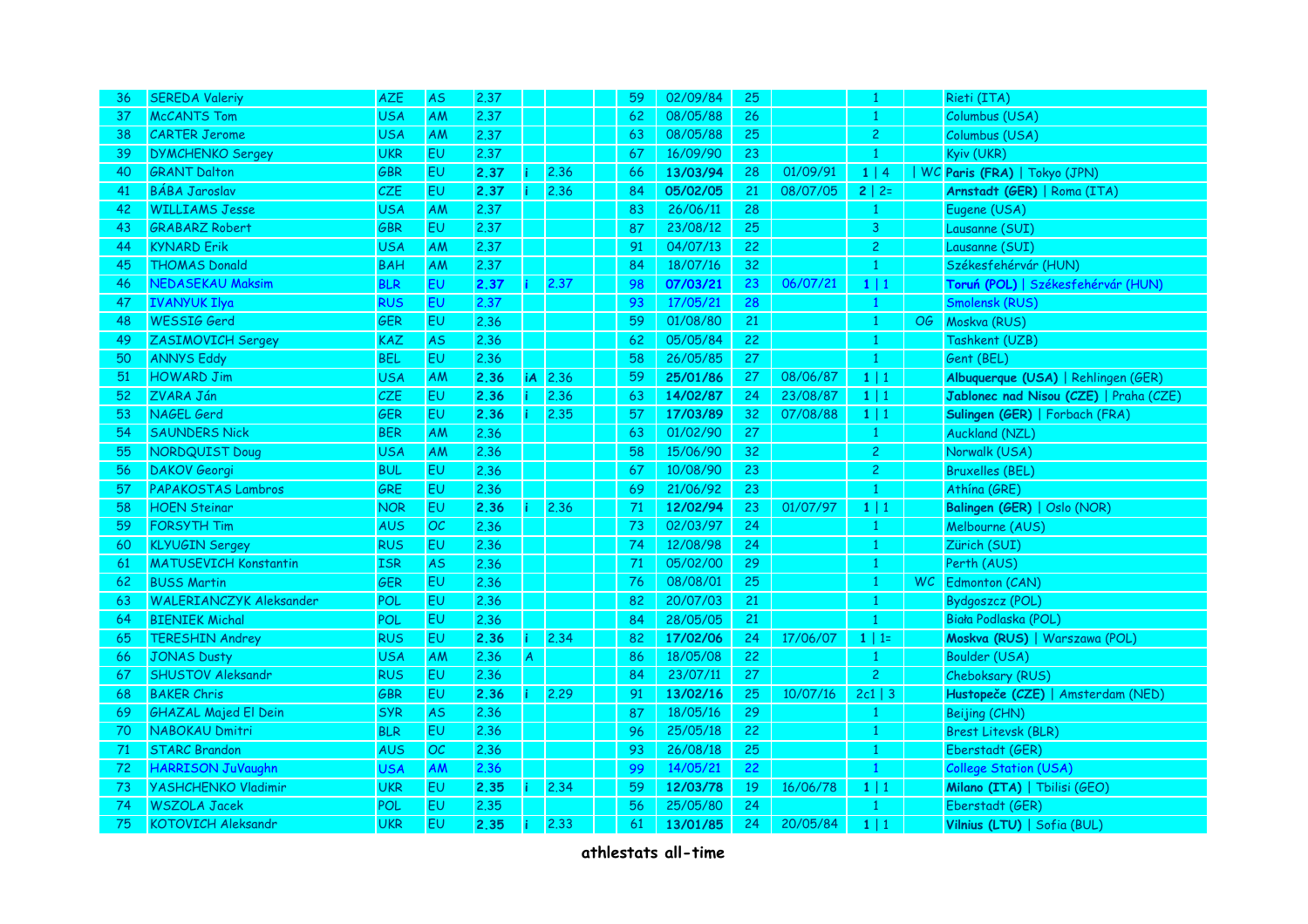| 76         | <b>HARKEN Brent</b>             | <b>USA</b> | AM        | 2.35 |    | 2,31 | 61 | 15/02/91 | 30 | 31/08/84 | $1 \mid 2$     |           | Moscow, ID (USA)   Roma (ITA)              |
|------------|---------------------------------|------------|-----------|------|----|------|----|----------|----|----------|----------------|-----------|--------------------------------------------|
| 77         | <b>PLAB Darrin</b>              | <b>USA</b> | AM        | 2.35 |    |      | 70 | 28/06/92 | 22 |          | $\overline{2}$ |           | New Orleans (USA)                          |
| 78         | <b>GICQUEL Jean-Charles</b>     | <b>FRA</b> | <b>EU</b> | 2.35 |    | 2.33 | 67 | 13/03/94 | 27 | 10/07/94 | 2 4            |           | Paris (FRA)   Eberstadt (GER)              |
| 79         | <b>BOSWELL Mark</b>             | CAN        | AM        | 2.35 |    |      | 77 | 23/08/99 | 22 |          | $\overline{2}$ |           | WC Sevilla (ESP)                           |
| 80         | <b>LEEPER Nathan</b>            | <b>USA</b> | AM        | 2.35 |    |      | 77 | 21/05/00 | 23 |          | $\mathbf{1}$   |           | Sacramento (USA)                           |
| 81         | <b>CLINGER Charles</b>          | USA        | AM        | 2.35 | A. |      | 76 | 19/05/01 | 25 |          | 1              |           | Pocatello (USA)                            |
| 82         | <b>STRAND Staffan</b>           | <b>SWE</b> | EU.       | 2.35 |    | 2.32 | 76 | 06/02/02 | 26 | 08/07/00 | 1 1            |           | Stockholm (SWE)   Nice (FRA)               |
| 83         | <b>MOYA Víctor</b>              | CUB        | AM        | 2.35 |    |      | 82 | 10/09/05 | 23 |          | $\mathbf{1}$   |           | Monaco (MON)                               |
| 84         | <b>IOANNOU Kyriakos</b>         | <b>CYP</b> | <b>EU</b> | 2.35 |    |      | 84 | 29/08/07 | 23 |          | $\mathbf{3}$   | <b>WC</b> | Osaka (JPN)                                |
| 85         | <b>MANSON Andra</b>             | <b>USA</b> | AM        | 2.35 |    |      | 84 | 04/04/09 | 25 |          | 1              |           | Austin (USA)                               |
| 86         | <b>DEMYANYUK Dmytro</b>         | <b>UKR</b> | EU.       | 2,35 |    |      | 83 | 18/06/11 | 28 |          | $\mathbf{1}$   |           | Stockholm (SWE)                            |
| 87         | <b>MUDROV Sergey</b>            | <b>RUS</b> | <b>EU</b> | 2.35 |    | 2,31 | 90 | 02/03/13 | 23 | 05/07/12 | 1 5            |           | Göteborg (SWE)   Cheboksary (RUS)          |
| 88         | <b>FASSINOTTI Marco</b>         | <b>ITA</b> | <b>EU</b> | 2.35 |    | 2.33 | 89 | 04/02/16 | 27 | 11/06/15 | $2c2$   2      |           | Banská Bystrica (SVK)   Oslo (NOR)         |
| 89         | PRZYBYLKO Mateusz               | GER        | EU        | 2,35 |    |      | 92 | 25/06/17 | 25 |          | $\mathbf{1}$   |           | Bottrop (GER)                              |
| 90         | <b>McBRIDE Bryan</b>            | <b>USA</b> | AM        | 2.35 |    |      | 91 | 09/06/18 | 27 |          | $\mathbf{1}$   |           | Chula Vista (USA)                          |
| 91         | <b>TOBE Naoto</b>               | <b>JPN</b> | <b>AS</b> | 2.35 |    | 2.32 | 92 | 02/02/19 | 27 | 11/07/18 | $1 \mid 1$     |           | Karlsruhe (GER)   Lignano Sabbiadoro (ITA) |
| 92         | <b>AKIMENKO Mikhail</b>         | <b>RUS</b> | <b>EU</b> | 2.35 |    |      | 95 | 04/10/19 | 24 |          | 2f             |           | WC Doha (QAT)                              |
| 93         | <b>WOO Sanghyeok</b>            | <b>KOR</b> | <b>AS</b> | 2.35 |    |      | 96 | 01/08/21 | 25 |          | $\overline{4}$ |           | Tokyo (JPN)                                |
| 94         | <b>FROMMEYER Paul</b>           | <b>GER</b> | <b>EU</b> | 2.34 |    |      | 57 | 17/06/83 | 26 |          |                |           | Recke (GER)                                |
| 95         | <b>STONES Dwight</b>            | <b>USA</b> | AM        | 2.34 |    |      | 53 | 24/06/84 | 31 |          |                |           | Los Angeles (USA)                          |
| 96         | <b>SERGIYENKO Yuriy</b>         | <b>UKR</b> | <b>EU</b> | 2.34 |    | 2.32 | 65 | 02/02/85 | 20 | 12/06/93 | $1 \mid 1$     |           | Kyiv (UKR)   Nikopol (UKR)                 |
| 97         | <b>LEWIS Dennis</b>             | USA        | AM        | 2.34 |    |      | 59 | 30/03/85 | 26 |          | $\mathbf{1}$   |           | Los Angeles (USA)                          |
| 98         | <b>RUFFÍNI Róbert</b>           | <b>SVK</b> | <b>EU</b> | 2.34 |    |      | 67 | 03/07/88 | 21 |          | $\mathbf{1}$   |           | Praha (CZE)                                |
| 99         | <b>YEMELIN Aleksey</b>          | <b>RUS</b> | <b>EU</b> | 2.34 |    | 2.34 | 68 | 04/02/90 | 22 | 01/09/90 | $1 \mid 2$     |           | Chelyabinsk (RUS)   Split (CRO)            |
| 100        | <b>BROWN Brian</b>              | <b>USA</b> | AM        | 2.34 |    | 2.32 | 67 | 09/03/90 | 23 | 17/06/89 | $1 \mid 1$     |           | Indianapolis (USA)   Houston (USA)         |
| <b>101</b> | <b>VERKYS Rolandas</b>          | LTU        | <b>EU</b> | 2.34 |    |      | 66 | 16/06/91 | 25 |          | $\mathbf{1}$   |           | Warszawa (POL)                             |
| 102        | <b>ORTIZ Arturo</b>             | <b>ESP</b> | <b>EU</b> | 2.34 |    |      | 66 | 22/06/91 | 25 |          | $\overline{c}$ |           | Barcelona (ESP)                            |
| 103        | <b>DRAKE Marino</b>             | CUB        | AM        | 2.34 |    |      | 67 | 19/07/91 | 24 |          | $\overline{c}$ |           | Paris (FRA)                                |
| 104        | <b>SANKOVICH Andrey</b>         | <b>BLR</b> | <b>EU</b> | 2.34 |    |      | 65 | 14/05/93 | 28 |          | $\mathbf{1}$   |           | Gomel (BLR)                                |
| 105        | <b>SÄRNBLOM Hakon</b>           | <b>NOR</b> | <b>EU</b> | 2.34 |    | 2,31 | 66 | 11/02/95 | 29 | 09/08/94 | 4 4            |           | EC Balingen (GER)   Helsinki (FIN)         |
| 106        | <b>JENKINS Randy</b>            | USA        | AM        | 2.34 |    | 2.31 | 70 | 19/01/96 | 26 | 03/06/94 | 1 1            |           | Montréal (CAN)   Boise (USA)               |
| 107        | <b>LEE Jin-taek</b>             | <b>KOR</b> | <b>AS</b> | 2.34 |    |      | 72 | 20/06/97 | 25 |          | $\mathbf{1}$   |           | Seoul (KOR)                                |
| 108        | <b>KREISSIG Wolfgang</b>        | <b>GER</b> | <b>EU</b> | 2.34 |    |      | 70 | 11/09/99 | 29 |          | $\mathbf{1}$   |           | Mannheim (GER)                             |
| 109        | <b>BOATENG Kwaku</b>            | CAN        | AM        | 2.34 |    |      | 74 | 03/07/00 | 26 |          | $\mathbf{1}$   |           | Zagreb (CRO)                               |
| 110        | HAMMAD Abderahmane              | ALG        | AF        | 2.34 |    |      | 77 | 14/07/00 | 23 |          | $\mathbf{1}$   |           | El-Djezaïr (ALG)                           |
| 111        | <b>MASON Germaine (JAM/GBR)</b> | <b>JAM</b> | AM        | 2.34 |    |      | 83 | 09/08/03 | 20 |          | $\overline{1}$ |           | Santo Domingo (DOM)                        |
| 112        | SPOSÓB Grzegorz                 | POL        | <b>EU</b> | 2.34 |    |      | 76 | 05/06/04 | 28 |          | $\mathbf{1}$   |           | Bydgoszcz (POL)                            |
| 113        | <b>NIETO Jamie</b>              | <b>USA</b> | AM        | 2.34 |    |      | 76 | 22/08/04 | 28 |          | $\overline{4}$ | OG        | Athína (GRE)                               |
| 114        | JANKÚ Tomás                     | CZE        | <b>EU</b> | 2.34 |    |      | 74 | 09/08/06 | 32 |          | $\overline{2}$ | EC        | Göteborg (SWE)                             |
| 115        | <b>KRIMARENKO Yuriy</b>         | <b>UKR</b> | <b>EU</b> | 2.34 |    | 2.34 | 83 | 14/02/07 | 24 | 06/09/13 | $2   1 =$      |           | Bydgoszcz (POL)   Berdychiv (UKR)          |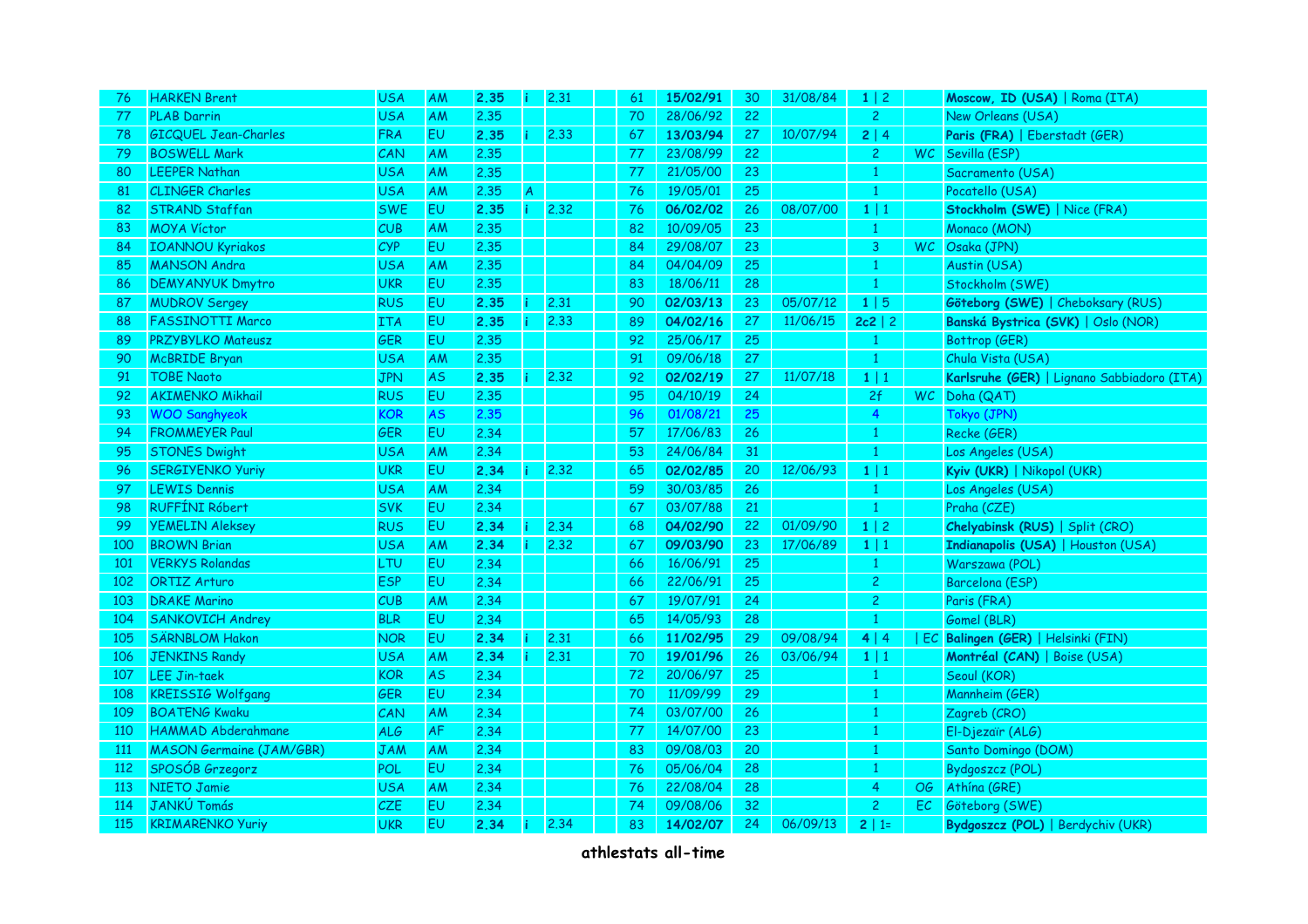| 116 | <b>ONNEN Eike</b>           | <b>GER</b> | <b>EU</b>      | 2.34 |    |      | 82 | 20/05/07 | 25 |          | -1             | Garbsen (GER)                         |
|-----|-----------------------------|------------|----------------|------|----|------|----|----------|----|----------|----------------|---------------------------------------|
| 117 | <b>KGOSIEMANG Kabelo</b>    | <b>BOT</b> | <b>AF</b>      | 2.34 | A. |      | 86 | 04/05/08 | 22 |          | 1              | Addis Abeba (ETH)                     |
| 118 | <b>BANIÓTIS Konstadínos</b> | <b>GRE</b> | EU             | 2.34 |    |      | 86 | 27/06/13 | 27 |          | $\mathbf{1}$   | Mersin (TUR)                          |
| 119 | <b>TSYPLAKOV Daniil</b>     | <b>RUS</b> | EU             | 2.34 |    | 2.33 | 92 | 18/02/14 | 22 | 03/08/14 | 2 1            | Moskva (RUS)   Saransk (RUS)          |
| 120 | <b>HANANY Mickaël</b>       | <b>FRA</b> | EU             | 2.34 | A. |      | 83 | 22/03/14 | 31 |          | $\mathbf{1}$   | El Paso (USA)                         |
| 121 | <b>DUFFIELD JaCorian</b>    | USA        | AM             | 2.34 |    |      | 92 | 26/06/15 | 23 |          | $\overline{c}$ | Eugene (USA)                          |
| 122 | WANG Yu                     | CHN        | <b>AS</b>      | 2.34 |    | 2.33 | 91 | 20/02/19 | 28 | 21/05/13 | 2 1            | Düsseldorf (GER)   Beijing (CHN)      |
| 123 | WOODARD Jeff                | <b>USA</b> | AM             | 2.33 |    | 2,32 | 58 | 27/02/81 | 23 | 07/07/80 | 1 1            | New York (USA)   Austin (USA)         |
| 124 | <b>DEMYANYUK Aleksey</b>    | <b>UKR</b> | EU             | 2.33 |    |      | 58 | 11/07/81 | 23 |          | $\mathbf{1}$   | Leningrad (RUS)                       |
| 125 | <b>PEACOCK Tyke</b>         | USA        | <b>AM</b>      | 2.33 |    |      | 61 | 17/08/83 | 22 |          | 1              | Berlin (GER)                          |
| 126 | <b>GRANYENKOV Vladimir</b>  | <b>UKR</b> | E <sub>U</sub> | 2.33 |    |      | 59 | 05/08/84 | 25 |          | 1              | Moskva (RUS)                          |
| 127 | <b>WHITEHEAD Brian</b>      | USA        | <b>AM</b>      | 2.33 |    |      | 62 | 05/05/85 | 23 |          | $\mathbf{1}$   | Columbus (USA)                        |
| 128 | <b>OTTEY Milton</b>         | CAN        | AM             | 2.33 |    |      | 59 | 21/06/86 | 27 |          | $\mathbf{1}$   | Ottawa (CAN)                          |
| 129 | <b>MOROSOV Andrey</b>       | <b>RUS</b> | EU.            | 2.33 |    |      | 60 | 19/07/86 | 26 |          | $\mathbf{1}$   | Lipetsk (RUS)                         |
| 130 | <b>BALKIN Lee</b>           | <b>USA</b> | AM             | 2.33 |    |      | 61 | 26/07/87 | 26 |          | $\mathbf{1}$   | Durham (USA)                          |
| 131 | <b>STANTON Brian</b>        | <b>USA</b> | AM             | 2.33 |    |      | 61 | 29/05/88 | 27 |          | $\mathbf{1}$   | Walnut (USA)                          |
| 132 | <b>SMITH Tom</b>            | USA        | AM             | 2.33 |    |      | 67 | 04/06/88 | 21 |          | $\mathbf{1}$   | Eugene (USA)                          |
| 133 | <b>BENVENUTI Marcello</b>   | <b>ITA</b> | EU             | 2.33 |    |      | 64 | 12/09/89 | 25 |          | 1              | Verona (ITA)                          |
| 134 | ZHOU Zhongge                | CHN        | <b>AS</b>      | 2.33 |    |      | 67 | 27/06/90 | 23 |          | $\mathbf{1}$   | Beijing (CHN)                         |
| 135 | <b>MAYO Gilmar</b>          | COL        | AM             | 2.33 |    |      | 69 | 17/10/94 | 25 |          | $\mathbf{1}$   | Pereira (COL)                         |
| 136 | <b>POPESCU Cristian</b>     | <b>ROU</b> | EU             | 2.33 |    | 2.32 | 62 | 08/02/95 | 33 | 14/08/88 | 2 1            | Banská Bystrica (SVK)   Pitesti (ROU) |
| 137 | <b>ZHUKOVSKIY Oleg</b>      | <b>BLR</b> | EU             | 2.33 |    | 2,31 | 70 | 08/02/95 | 25 | 15/05/93 | 3 2            | Banská Bystrica (SVK)   Gomel (BLR)   |
| 138 | <b>RIEPL Anton</b>          | GER        | <b>EU</b>      | 2.33 |    | 2.26 | 69 | 12/02/95 | 26 | 01/05/93 | $1 \mid 1$     | Siegen (GER)   Vilsbiburg (GER)       |
| 139 | <b>PUMALAINEN Leonid</b>    | <b>RUS</b> | EU             | 2.33 |    | 2.30 | 70 | 10/03/96 | 26 | 09/07/95 | 2 7            | Stockholm (SWE)   Eberstadt (GER)     |
| 140 | <b>MOROZ</b> Gennadiy       | <b>BLR</b> | <b>EU</b>      | 2.33 |    |      | 78 | 22/07/01 | 23 |          | $\mathbf{1}$   | <b>Brest Litevsk (BLR)</b>            |
| 141 | <b>TON Svatoslav</b>        | <b>CZE</b> | EU             | 2.33 |    |      | 78 | 11/06/04 | 26 |          | $\mathbf{1}$   | Praha (CZE)                           |
| 142 | <b>HARRIS Tora</b>          | USA        | AM             | 2.33 |    |      | 78 | 25/06/06 | 28 |          | $\mathbf{1}$   | Indianapolis (USA)                    |
| 143 | <b>DAIGO Naoyuki</b>        | <b>JPN</b> | <b>AS</b>      | 2.33 |    |      | 81 | 02/07/06 | 25 |          | $\mathbf{1}$   | Kobe (JPN)                            |
| 144 | <b>SELLERS Scott</b>        | USA        | AM             | 2.33 |    |      | 86 | 13/05/07 | 21 |          | $\mathbf{1}$   | Lincoln (USA)                         |
| 145 | SHAPOVAL Viktor *           | <b>UKR</b> | EU.            | 2.33 |    | 2.28 | 79 | 28/01/09 | 30 | 07/09/12 | $1 \mid 2$     | Zaporizhzhya (UKR)   Berdychiv (UKR)  |
| 146 | <b>SPANK Raul</b>           | <b>GER</b> | <b>EU</b>      | 2.33 |    |      | 88 | 29/08/09 | 21 |          | $\mathbf{1}$   | Eberstadt (GER)                       |
| 147 | <b>TORRO Osku</b>           | <b>FIN</b> | EU             | 2.33 |    | 2,28 | 79 | 05/02/11 | 32 | 20/06/12 | $1 \mid 1$     | Tampere (FIN)   Jyväskylä (FIN)       |
| 148 | HONDROKOÚKIS Dimítrios      | GRE        | EU             | 2.33 |    | 2.32 | 88 | 11/03/12 | 24 | 18/06/11 | 1 1            | Istanbul (TUR)   Izmir (TUR)          |
| 149 | <b>CHESANI Silvano</b>      | <b>ITA</b> | EU             | 2.33 |    | 2,31 | 88 | 17/02/13 | 25 | 01/06/13 | 1 1            | Ancona (ITA)   Modena (ITA)           |
| 150 | <b>MISSIROV Lev</b>         | <b>RUS</b> | EU             | 2.33 |    | 2.26 | 90 | 08/02/14 | 24 | 15/07/13 | 3 1            | Arnstadt (GER)   Moskva (RUS)         |
| 151 | <b>MASON Michael</b>        | CAN        | AM             | 2.33 |    |      | 86 | 12/07/15 | 29 |          | $\overline{c}$ | Edmonton (CAN)                        |
| 152 | <b>BEDNAREK Sylwester</b>   | POL        | EU             | 2.33 |    | 2.32 | 89 | 08/02/17 | 28 | 21/08/09 | $1 \mid 3 =$   | Banská Bystrica (SVK)   Berlin (GER)  |
| 153 | <b>CULVER Trey</b>          | <b>USA</b> | AM             | 2.33 |    | 2.28 | 96 | 13/01/18 | 22 | 24/06/18 | $1 \mid 3$     | Lubbock (USA)   Des Moines (USA)      |
| 154 | <b>TURNER Vernon</b>        | <b>USA</b> | AM             | 2.33 |    | 2.28 | 98 | 10/02/18 | 20 | 13/04/17 | $1 \mid 1$     | Fayetteville (USA)   Yukon (USA)      |
| 155 | <b>DELRYD Fabian</b>        | <b>SWE</b> | EU             | 2.33 |    |      | 96 | 19/05/18 | 22 |          | $\mathbf{1}$   | Täby (SWE)                            |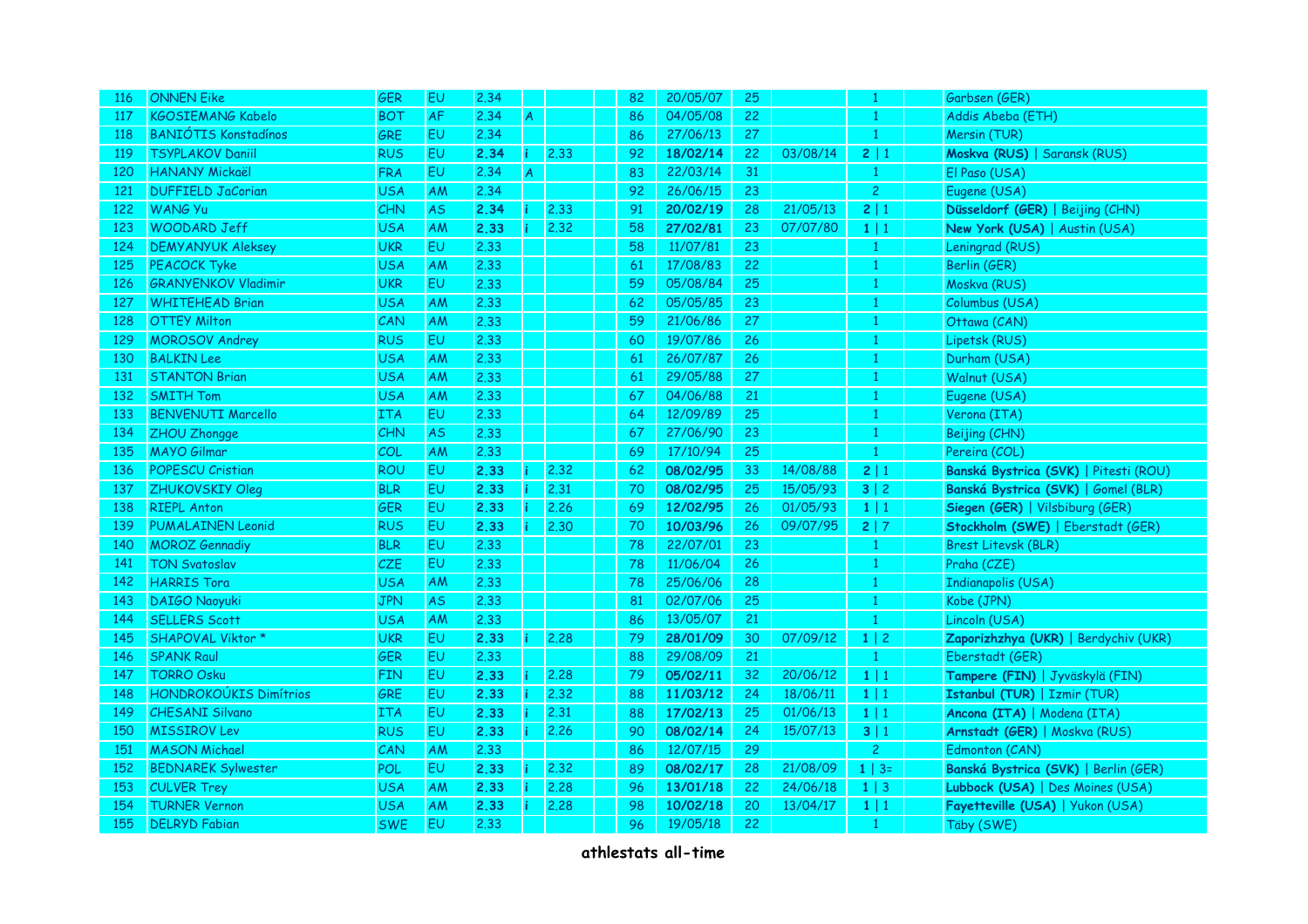| 156 | SOTTILE Stefano              | <b>ITA</b> | <b>EU</b> | 2.33 |   |      | 98 | 28/07/19 | 21 |          | $\mathbf{1}$   | <b>Bressanone (ITA)</b>                  |
|-----|------------------------------|------------|-----------|------|---|------|----|----------|----|----------|----------------|------------------------------------------|
| 157 | <b>SULLIVAN Darryl</b>       | <b>USA</b> | AM        | 2.33 |   | 2.33 | 97 | 18/01/20 | 23 | 14/05/21 | $1 \mid 2$     | Blacksburg (USA)   College Station (USA) |
| 158 | <b>GALE Tom</b>              | <b>GBR</b> | <b>EU</b> | 2.33 |   | 2.30 | 98 | 08/02/20 | 22 | 29/07/17 | $1 \mid 1$     | Hustopece (CZE)   Bedford (GBR)          |
| 159 | ZAYAS Luis Enrique           | CUB        | AM        | 2.33 |   | 2.30 | 97 | 11/02/20 | 23 | 09/08/19 | $1 \mid 1$     | Banská Bystrica (SVK)   Lima (PER)       |
| 160 | <b>WILSON Jamal</b>          | <b>BAH</b> | AM        | 2.33 |   | 2,30 | 88 | 11/02/20 | 32 | 09/01/16 | 2 1            | Banská Bystrica (SVK)   Nassau (BAH)     |
| 161 | <b>GASCH Loïc</b>            | SUI        | EU        | 2.33 |   |      | 94 | 08/05/21 | 27 |          | $\mathbf{1}$   | Lausanne (SUI)                           |
| 162 | <b>McEWEN Shelby</b>         | <b>USA</b> | AM        | 2.33 |   |      | 96 | 22/05/21 | 25 |          | $\mathbf{1}$   | Tucson (USA)                             |
| 163 | <b>LOVETT Django</b>         | CAN        | AM        | 2.33 |   |      | 92 | 27/06/21 | 29 |          | $\mathbf{1}$   | Montréal (CAN)                           |
| 164 | <b>JACOBS Franklin</b>       | <b>USA</b> | AM        | 2.32 |   | 2.28 | 57 | 27/01/78 | 21 | 21/05/78 | $1 \mid 1$     | New York (USA)   Philadelphia (USA)      |
| 165 | <b>TRZEPIZUR Janusz</b>      | POL        | EU        | 2.32 |   | 2,30 | 59 | 06/03/82 | 23 | 30/05/82 | $2   2 =$      | Milano (ITA)   Eberstadt (GER)           |
| 166 | <b>DALHAUSER Roland</b>      | <b>SUI</b> | EU        | 2.32 |   | 2.31 | 58 | 06/03/82 | 24 | 07/06/81 | 3 1            | Milano (ITA)   Eberstadt (GER)           |
| 167 | <b>BELKOV Gennadiy</b>       | <b>UZB</b> | <b>AS</b> | 2.32 |   |      | 56 | 29/05/82 | 26 |          | $\mathbf{1}$   | Tashkent (UZB)                           |
| 168 | DAVIS Del                    | <b>USA</b> | AM        | 2.32 | A |      | 60 | 04/06/82 | 22 |          | $\overline{c}$ | Provo (USA)                              |
| 169 | <b>CENTELLES J.Francisco</b> | CUB        | AM        | 2.32 |   |      | 61 | 04/06/83 | 22 |          | $\mathbf{1}$   | Bratislava (SVK)                         |
| 170 | <b>VERZY Franck</b>          | <b>FRA</b> | EU        | 2.32 |   |      | 61 | 20/08/83 | 22 |          | $\mathbf{1}$   | London (GBR)                             |
| 171 | <b>ERIKSSON Thomas</b>       | <b>SWE</b> | EU        | 2.32 |   |      | 63 | 01/06/85 | 22 |          | $\mathbf{1}$   | Austin (USA)                             |
| 172 | <b>TOSO Luca</b>             | <b>ITA</b> | <b>EU</b> | 2.32 |   |      | 64 | 21/07/88 | 24 |          | $\mathbf{1}$   | Torino (ITA)                             |
| 173 | <b>KRAWCZYK Krzysztof</b>    | POL        | <b>EU</b> | 2.32 |   |      | 62 | 06/08/88 | 26 |          | $\mathbf{1}$   | Lublin (POL)                             |
| 174 | JACOBY Jake                  | <b>USA</b> | AM        | 2.32 |   | 2.31 | 61 | 11/03/90 | 29 | 26/04/87 | $1 \mid 1$     | Yokohama (JPN)   Walnut (USA)            |
| 175 | <b>MORRIS John</b>           | <b>USA</b> | AM        | 2.32 |   |      | 64 | 15/06/90 | 26 |          | 3              | Norwalk (USA)                            |
| 176 | <b>BARTON Tony</b>           | <b>USA</b> | AM        | 2.32 |   |      | 69 | 28/06/92 | 23 |          | $\overline{4}$ | New Orleans (USA)                        |
| 177 | <b>KIMINO Takahiro</b>       | <b>JPN</b> | AS.       | 2.32 |   |      | 73 | 18/09/93 | 20 |          | $\overline{c}$ | Fukuoka (JPN)                            |
| 178 | <b>REILLY Brendan</b>        | <b>GBR</b> | <b>EU</b> | 2.32 |   | 2,31 | 72 | 24/02/94 | 22 | 17/07/92 | 4 1            | Liverpool (GBR)   Gateshead (GBR)        |
| 179 | <b>DOAKES Ray</b>            | <b>USA</b> | AM        | 2.32 |   | 2,30 | 73 | 27/02/94 | 21 | 15/04/95 | $1 \mid 1$     | Gainesville (USA)   Walnut (USA)         |
| 180 | <b>MAKURIN Aleksey</b>       | <b>RUS</b> | <b>EU</b> | 2.32 |   |      | 72 | 01/06/96 | 24 |          | $\mathbf{1}$   | Ekaterinburg (RUS)                       |
| 181 | LEFRANÇOIS Charles           | CAN        | AM        | 2.32 |   |      | 72 | 28/08/97 | 25 |          | $\overline{c}$ | Catania (ITA)                            |
| 182 | <b>KOKOTIS Dimitrios</b>     | GRE        | <b>EU</b> | 2.32 |   |      | 72 | 19/07/98 | 26 |          | $\mathbf{1}$   | Athína (GRE)                             |
| 183 | <b>RHODEN Christian</b>      | GER        | <b>EU</b> | 2.32 |   |      | 74 | 19/07/98 | 24 |          | $\mathbf{1}$   | Düdelingen (LUX)                         |
| 184 | <b>PATTERSON Henry</b>       | <b>USA</b> | AM        | 2.32 |   |      | 75 | 26/05/99 | 24 |          | $1=$           | Nassau (BAH)                             |
| 185 | <b>IDIATA Anthony</b>        | <b>NGR</b> | <b>AF</b> | 2.32 |   | 2.27 | 75 | 15/02/00 | 25 | 09/09/98 | $1 \mid 2$     | Pátra (GRE)   Rhodes (GRE)               |
| 186 | <b>LAVY Shane</b>            | <b>USA</b> | AM        | 2.32 |   | 2,30 | 76 | 19/02/00 | 24 | 18/07/99 | $1 \mid 1$     | Los Angeles (USA)   Lincoln (USA)        |
| 187 | <b>FOMENKO Pavel</b>         | <b>RUS</b> | <b>EU</b> | 2.32 |   | 2.31 | 76 | 14/02/02 | 26 | 20/06/02 | $1 \mid 1$     | Volgograd (RUS)   Blida (ALG)            |
| 188 | <b>CHUBSA Andrey</b>         | <b>BLR</b> | <b>EU</b> | 2.32 |   |      | 82 | 16/07/02 | 20 |          | $\mathbf{1}$   | Stockholm (SWE)                          |
| 189 | TALOTTI Alessandro           | <b>ITA</b> | EU        | 2.32 |   | 2.30 | 80 | 29/01/05 | 25 | 21/06/03 | 3 2            | Glasgow (GBR)   Firenze (ITA)            |
| 190 | <b>HUANG Haigiang</b>        | CHN        | <b>AS</b> | 2.32 |   |      | 88 | 17/08/06 | 18 |          | $\mathbf{1}$   | Beijing (CHN)                            |
| 191 | de LIMA Jessé Farias         | <b>BRA</b> | AM        | 2.32 |   |      | 81 | 02/09/08 | 27 |          | 4              | Lausanne (SUI)                           |
| 192 | <b>BARRY Trevor</b>          | <b>BAH</b> | AM        | 2.32 |   |      | 83 | 01/09/11 | 28 |          | 3              | WC Daegu (KOR)                           |
| 193 | <b>ROBERTSON Ricky</b>       | <b>USA</b> | ΑM        | 2.32 |   |      | 90 | 07/04/12 | 22 |          | 1              | Gainesville (USA)                        |
| 194 | PREZELJ Rožle                | <b>SLO</b> | <b>EU</b> | 2.32 |   |      | 79 | 17/06/12 | 33 |          | $\mathbf{1}$   | Maribor (SLO)                            |
| 195 | <b>DONISAN Mihai</b>         | <b>ROU</b> | <b>EU</b> | 2.32 |   | 2,31 | 88 | 15/02/14 | 26 | 27/07/13 | $1 \mid 1$     | Bucuresti (ROU)   Stara Zagora (BUL)     |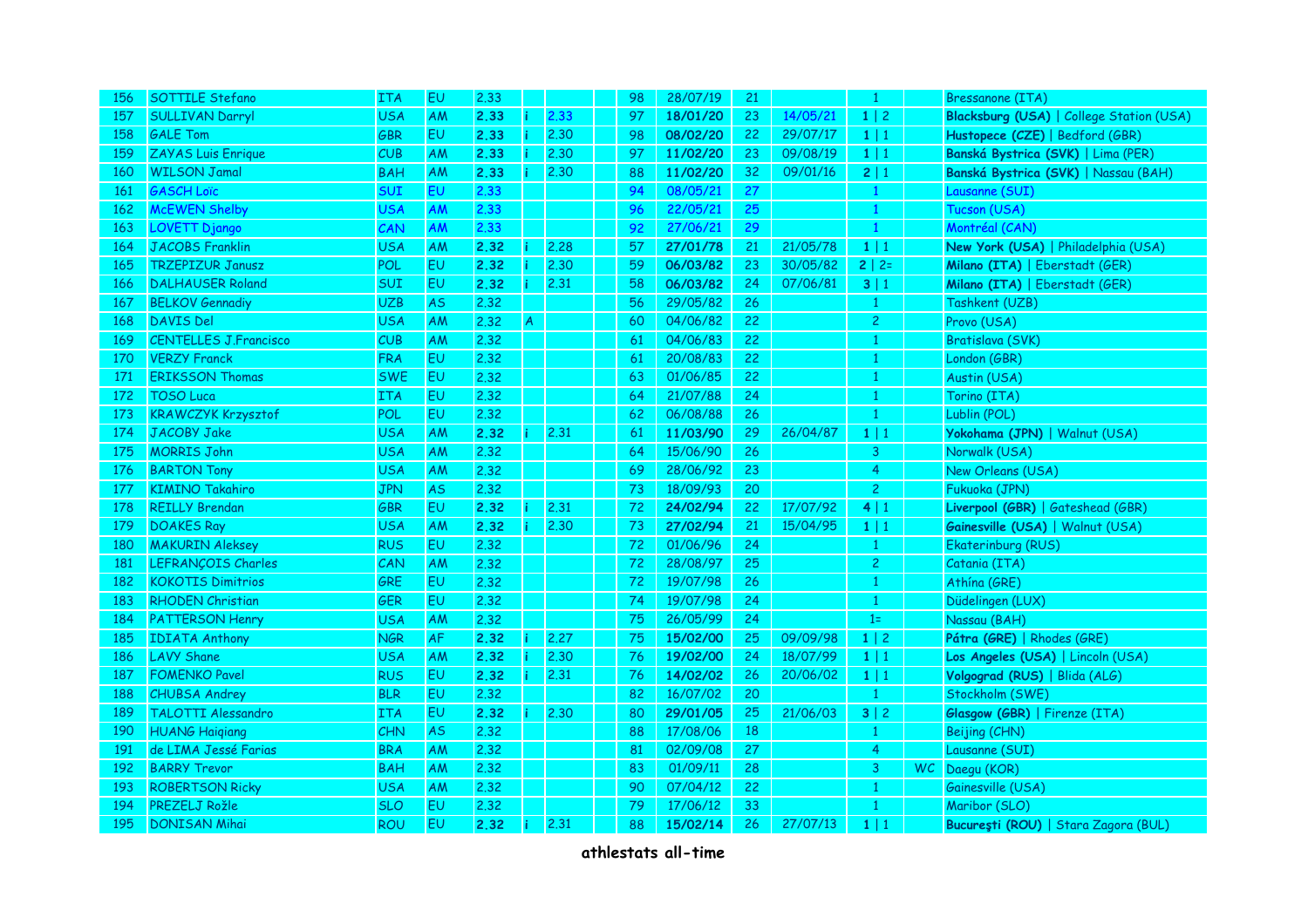| 196 | <b>HARRIS James</b>          | <b>USA</b> | AM        | 2.32 | <b>iA</b> | 2.24 | 91 | 14/03/14 | 23 | 30/03/13 | $1 \mid 4$     |    | Albuquerque (USA)   Austin (USA)         |
|-----|------------------------------|------------|-----------|------|-----------|------|----|----------|----|----------|----------------|----|------------------------------------------|
| 197 | <b>THEINER Wojciech</b>      | <b>POL</b> | EU.       | 2.32 |           |      | 86 | 02/07/14 | 28 |          | $\mathbf{1}$   |    | Katowice (POL)                           |
| 198 | <b>YUN Seung-Hyun</b>        | <b>KOR</b> | <b>AS</b> | 2.32 |           |      | 94 | 01/09/15 | 21 |          | $\mathbf{1}$   |    | Yeosu (KOR)                              |
| 199 | <b>SELIVERSTAU Pavel</b>     | <b>BLR</b> | <b>EU</b> | 2.32 |           | 2.30 | 96 | 11/02/17 | 21 | 16/07/16 | $1 \mid 1$     |    | Třinec (CZE)   Andújar (ESP)             |
| 200 | <b>BEILSCHMIDT Rolf</b>      | <b>GER</b> | EU        | 2.31 |           |      | 53 | 13/08/77 | 24 |          | $\mathbf{1}$   |    | Helsinki (FIN)                           |
| 201 | <b>JOY Greg</b>              | CAN        | AM        | 2.31 |           | 2.26 | 56 | 13/01/78 | 22 | 29/08/76 | $1 \mid 1$     |    | College Park (USA)   Regina (CAN)        |
| 202 | <b>FREIMUTH Jorg</b>         | <b>GER</b> | <b>EU</b> | 2,31 |           |      | 61 | 01/08/80 | 19 |          | 3              | OG | Moskva (RUS)                             |
| 203 | <b>GOODE Milton</b>          | <b>USA</b> | AM        | 2.31 |           | 2.28 | 60 | 12/02/82 | 22 | 24/06/84 | $1 \mid 3$     |    | New York (USA)   Los Angeles (USA)       |
| 204 | <b>WRAY Stephen</b>          | <b>BAH</b> | AM        | 2,31 |           |      | 62 | 07/10/82 | 20 |          | $\overline{c}$ |    | <b>Brisbane (AUS)</b>                    |
| 205 | <b>MILITARU Constantin</b>   | <b>ROU</b> | EU        | 2.31 | ÷         | 2.31 | 63 | 11/02/84 | 21 | 24/05/86 | $1 \mid 1$     |    | Sofia (BUL)   București (ROU)            |
| 206 | <b>ZIELKE Dariusz</b>        | <b>POL</b> | <b>EU</b> | 2,31 |           |      | 60 | 12/08/84 | 24 |          | $\mathbf{1}$   |    | Warszawa (POL)                           |
| 207 | <b>SAM Andreas</b>           | <b>GER</b> | EU        | 2.31 |           |      | 60 | 28/08/84 | 24 |          | $\mathbf{1}$   |    | Praha (CZE)                              |
| 208 | <b>KOROBENKO Anatoliy</b>    | <b>UKR</b> | EU        | 2.31 |           |      | 57 | 26/07/85 | 28 |          | $\mathbf{1}$   |    | Odessa (UKR)                             |
| 209 | <b>OGANYAN Vadim</b>         | KAZ        | <b>AS</b> | 2.31 |           | 2.30 | 63 | 06/02/86 | 23 | 13/05/84 | 2 2            |    | Moskva (RUS)   Tashkent (UZB)            |
| 210 | <b>LOTT James</b>            | <b>USA</b> | AM        | 2,31 |           |      | 65 | 02/05/87 | 22 |          | $\mathbf{1}$   |    | Austin (USA)                             |
| 211 | <b>MARTSINOVICH Gennadiy</b> | <b>BLR</b> | EU.       | 2.31 |           |      | 61 | 18/06/87 | 26 |          | $\mathbf{1}$   |    | Vitebsk BLR)                             |
| 212 | <b>REED Mark</b>             | <b>USA</b> | AM        | 2.31 |           | 2.27 | 65 | 05/02/88 | 23 | 25/04/92 | $1 \mid 2$     |    | Bloomington (USA)   Fort-de-France (FRA) |
| 213 | <b>KORNIYENKO Vladimir</b>   | <b>KAZ</b> | <b>AS</b> | 2.31 |           | 2.27 | 66 | 20/02/88 | 22 | 05/06/88 | $1 \mid 1$     |    | Moskva (RUS)   Riga (LAT)                |
| 214 | <b>PALASHEVSKIY Oleg</b>     | <b>TJK</b> | <b>AS</b> | 2.31 |           |      | 62 | 12/08/90 | 28 |          | $\overline{c}$ |    | <b>Bryansk (RUS)</b>                     |
| 215 | <b>FYODORKOV Grigoriy</b>    | <b>RUS</b> | <b>EU</b> | 2.31 |           |      | 64 | 16/08/90 | 26 |          | $\mathbf{1}$   |    | Volgograd (RUS)                          |
| 216 | ZORIĆ Stevan                 | <b>SRB</b> | <b>EU</b> | 2.31 |           | 2,31 | 71 | 10/03/91 | 20 | 02/06/96 | 5 1            |    | Sevilla (ESP)   Beograd (SRB)            |
| 217 | ZALIAUSKAS Alex              | CAN        | AM        | 2.31 |           |      | 71 | 20/07/91 | 20 |          | $\mathbf{1}$   |    | New York (USA)                           |
| 218 | <b>NOJI Rick</b>             | <b>USA</b> | AM        | 2.31 |           |      | 67 | 01/02/92 | 25 |          | $\mathbf{1}$   |    | Long Beach (USA)                         |
| 219 | <b>ANDERSON David</b>        | <b>AUS</b> | OC        | 2,31 |           |      | 65 | 08/03/92 | 27 |          | $\overline{c}$ |    | Adelaide (AUS)                           |
| 220 | <b>THOMSON Loshsley</b>      | <b>AUS</b> | OC        | 2.31 |           |      | 73 | 08/03/92 | 19 |          | 3              |    | Adelaide (AUS)                           |
| 221 | <b>MARINOV Robert</b>        | <b>BUL</b> | <b>EU</b> | 2.31 |           |      | 67 | 08/07/92 | 25 |          | $\mathbf{1}$   |    | Sofia (BUL)                              |
| 222 | <b>YOSHIDA Takahisa</b>      | <b>JPN</b> | <b>AS</b> | 2.31 |           |      | 70 | 09/05/93 | 23 |          | 1              |    | Mito (JPN)                               |
| 223 | <b>XU Yang</b>               | CHN        | <b>AS</b> | 2,31 |           |      | 70 | 11/09/93 | 23 |          | 1              |    | Beijing (CHN)                            |
| 224 | <b>SMITH Steve</b>           | <b>USA</b> | AM        | 2,31 |           |      | 71 | 02/06/94 | 23 |          | 2              |    | Boise (USA)                              |
| 225 | <b>KOTEWICZ Jaroslaw</b>     | <b>POL</b> | EU        | 2.31 |           |      | 69 | 04/06/94 | 25 |          | $\mathbf{1}$   |    | Lublin (POL)                             |
| 226 | PARSONS Geoff                | <b>GBR</b> | EU        | 2,31 |           |      | 64 | 26/08/94 | 30 |          | $\overline{3}$ |    | Victoria (CAN)                           |
| 227 | <b>NIU Jian</b>              | CHN        | <b>AS</b> | 2.31 |           |      | 72 | 24/09/96 | 24 |          | $\mathbf{1}$   |    | Shijiazhuang (CHN)                       |
| 228 | <b>DETCHENIQUE Didier</b>    | <b>FRA</b> | <b>EU</b> | 2.31 |           |      | 72 | 02/06/97 | 25 |          | $\overline{1}$ |    | Paris (FRA)                              |
| 229 | <b>KREHMIC Elvir</b>         | <b>BIH</b> | <b>EU</b> | 2,31 |           |      | 73 | 07/07/98 | 25 |          | $\overline{c}$ |    | Zagreb (CRO)                             |
| 230 | <b>EVANS Kenny</b>           | <b>USA</b> | AM        | 2.31 |           | 2.30 | 79 | 10/03/00 | 21 | 22/04/00 | 2 1            |    | Fayetteville (USA)   Fayetteville (USA)  |
| 231 | <b>POLKU Mika</b>            | <b>FIN</b> | EU        | 2.31 |           |      | 75 | 22/07/00 | 25 |          | $\mathbf{1}$   |    | Viitasaari (FIN)                         |
| 232 | <b>KRAVTSOV Aleksandr</b>    | <b>RUS</b> | EU        | 2,31 |           |      | 74 | 14/07/01 | 27 |          | 3              |    | Tula (RUS)                               |
| 233 | <b>BRAYKO Pyotr</b>          | <b>RUS</b> | EU.       | 2.31 |           | 2,30 | 77 | 26/01/02 | 25 | 18/08/02 | 1   6          |    | Arnstadt (GER)   Eberstadt (GER)         |
| 234 | PENNINGS Wilbert             | <b>NED</b> | <b>EU</b> | 2.31 |           | 2,30 | 75 | 09/02/02 | 27 | 07/08/99 | $1 \mid 4$     |    | Siegen (GER)   Eberstadt (GER)           |
| 235 | <b>HUIKURI Toni</b>          | <b>FIN</b> | EU        | 2,31 |           |      | 79 | 11/06/02 | 23 |          | 1              |    | Bratislava (SVK)                         |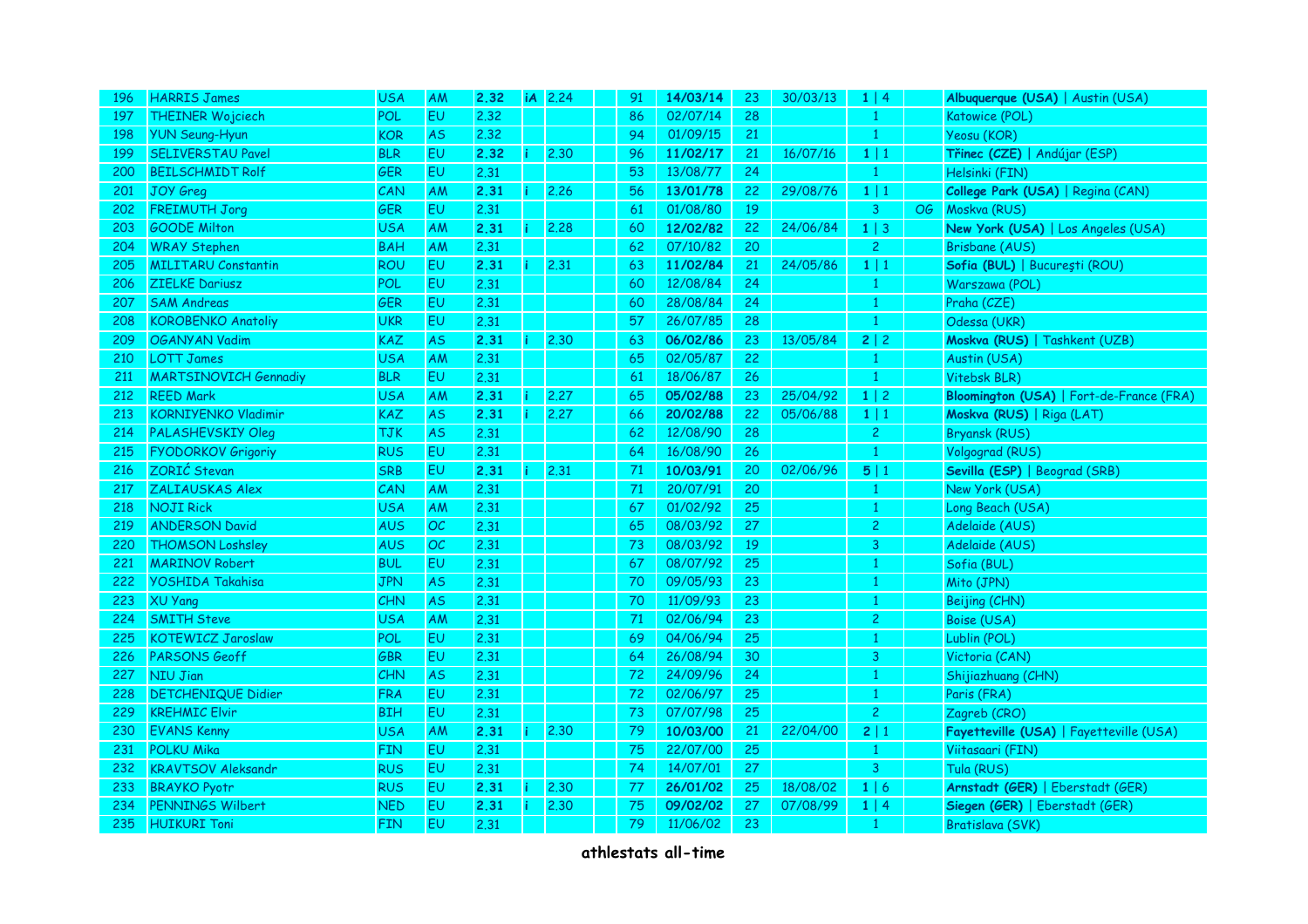| 236 | <b>BETTINELLI Andrea</b>   | <b>ITA</b> | EU        | 2.31 |                |       | 78 | 03/08/03 | 25 |          | -1             |     | Rieti (ITA)                               |
|-----|----------------------------|------------|-----------|------|----------------|-------|----|----------|----|----------|----------------|-----|-------------------------------------------|
| 237 | FRÖSÉN Oskari              | <b>FIN</b> | <b>EU</b> | 2.31 | ÷              | 2.30  | 76 | 25/02/04 | 28 | 17/06/01 | 2 1            |     | Tallinn (EST)   Kuortane (FIN)            |
| 238 | <b>LANCASTER Kyle</b>      | <b>USA</b> | AM        | 2,31 | $\overline{A}$ |       | 83 | 02/04/05 | 22 |          | $\mathbf{1}$   |     | El Paso (USA)                             |
| 239 | <b>CIOTTI Giulio</b>       | <b>ITA</b> | <b>EU</b> | 2.31 | ï.             | 2.31  | 76 | 21/01/06 | 30 | 02/07/06 | $3c1$   1      |     | Hustopeče (CZE)   Viersen (GER)           |
| 240 | <b>CIOTTI Nicola</b>       | <b>ITA</b> | EU        | 2.31 |                | 2,30  | 76 | 21/01/06 | 30 | 20/07/03 | $4c1$   1      |     | Hustopeče (CZE)   Viersen (GER)           |
| 241 | <b>WOLSKI Robert</b>       | POL        | EU        | 2.31 |                |       | 82 | 02/09/06 | 24 |          | $\mathbf{1}$   |     | Wrocław (POL)                             |
| 242 | <b>ONI</b> Samson          | <b>GBR</b> | EU        | 2.31 |                | 2.30  | 81 | 04/03/10 | 29 | 08/06/08 | 2   1c1        |     | Banská Bystrica (SVK)   Birmingham (GBR)  |
| 243 | <b>PARSONS Tom</b>         | GBR        | EU        | 2.31 |                | 2.30  | 84 | 13/02/11 | 27 | 13/07/08 | $1 \mid 1$     |     | Sheffield (GBR)   Birmingham (GBR)        |
| 244 | <b>EDWARDS Darwin</b>      | <b>LCA</b> | AM        | 2,31 |                |       | 86 | 30/08/11 | 25 |          | 1q1            |     | WC Daegu (KOR)                            |
| 245 | <b>KABELKA Michal</b>      | <b>SVK</b> | EU        | 2.31 |                | 2.24  | 85 | 08/02/12 | 27 | 29/06/12 | $3 =   6 =$    |     | EC Banská Bystrica (SVK)   Helsinki (FIN) |
| 246 | <b>STANYS Raivydas</b>     | LTU        | <b>EU</b> | 2.31 |                |       | 87 | 29/06/12 | 25 |          | $\overline{c}$ | EC  | Helsinki (FIN)                            |
| 247 | <b>NARTOV Aleksandr</b>    | <b>UKR</b> | <b>EU</b> | 2.31 |                |       | 88 | 07/09/12 | 24 |          | $\mathbf{1}$   |     | Berdychiv (UKR)                           |
| 248 | <b>KIECANA Szymon</b>      | <b>POL</b> | <b>EU</b> | 2,31 |                |       | 89 | 09/06/13 | 24 |          | 2              |     | Opole (POL)                               |
| 249 | <b>ROSS Nick</b>           | <b>USA</b> | AM        | 2.31 | <b>iA</b>      | 2.30  | 91 | 24/01/14 | 23 | 03/05/14 | $1 \mid 1$     |     | Albuquerque (USA)   Tucson (USA)          |
| 250 | <b>SEMENOV Dmitriy</b>     | <b>RUS</b> | EU        | 2.31 |                | 2.28  | 92 | 01/02/15 | 23 | 06/06/14 | $1 \mid 2$     |     | Moskva (RUS)   Cluj-Napoca (ROU)          |
| 251 | <b>BUBENÍK Matúš</b>       | <b>SVK</b> | EU        | 2.31 |                | 2.29  | 89 | 04/02/15 | 26 | 02/08/15 | 6 1            |     | Banská Bystrica (SVK)   Banská Bystrica   |
| 252 | <b>MÁSTORAS Adónios</b>    | GRE        | EU        | 2.31 |                | 2.30  | 91 | 08/03/15 | 24 | 17/06/14 | $2 =   2$      |     | Praha (CZE)   Ostrava (CZE)               |
| 253 | <b>ROBINSON Jeron</b>      | <b>USA</b> | AM        | 2.31 |                |       | 91 | 09/05/15 | 24 |          | $\mathbf{1}$   |     | San Angelo (USA)                          |
| 254 | <b>JONES Avion</b>         | <b>USA</b> | AM        | 2,31 |                |       | 94 | 14/05/16 | 22 |          | $\mathbf{1}$   |     | Orlando (USA)                             |
| 255 | CHÁVEZ Arturo              | <b>PER</b> | AM        | 2,31 | A              |       | 90 | 11/06/16 | 26 |          | $\mathbf{1}$   |     | Cd. México (MEX)                          |
| 256 | <b>YÁÑEZ</b> Eure          | <b>VEN</b> | AM        | 2,31 |                |       | 93 | 23/06/17 | 24 |          | $\mathbf{1}$   |     | Asunción (PAR)                            |
| 257 | <b>IVANOV Tihomir</b>      | <b>BUL</b> | EU        | 2,31 |                |       | 94 | 11/08/17 | 23 |          | 3q1            | WC. | London (GBR)                              |
| 258 | <b>SHINNO Tomohiro</b>     | <b>JPN</b> | <b>AS</b> | 2.31 |                |       | 96 | 20/09/20 | 23 |          | $\mathbf{1}$   |     | Kumagaya (JPN)                            |
| 259 | <b>KERR Hamish</b>         | <b>NZL</b> | <b>OC</b> | 2.31 |                |       | 96 | 20/02/21 | 25 |          | $\mathbf{1}$   |     | <b>Wellington (NZL)</b>                   |
| 260 | <b>RIVERA Edgar</b>        | <b>MEX</b> | AM        | 2.31 |                |       | 91 | 02/06/21 | 30 |          | $\mathbf{1}$   |     | Šamorín (SVK)                             |
| 261 | <b>CHURYLA Andrei</b>      | <b>BLR</b> | <b>EU</b> | 2.31 |                |       | 93 | 09/06/21 | 28 |          | $\mathbf{1}$   |     | Minsk (BLR)                               |
| 262 | <b>GRIGORYEV Aleksandr</b> | <b>RUS</b> | <b>EU</b> | 2,30 |                |       | 55 | 05/06/77 | 22 |          | $\mathbf{1}$   |     | Riga (LAT)                                |
| 263 | <b>LAUTERBACH Henry</b>    | <b>GER</b> | <b>EU</b> | 2,30 |                |       | 57 | 19/08/78 | 21 |          | $\mathbf{1}$   |     | Potsdam (GER)                             |
| 264 | <b>FIELDS Benn</b>         | <b>USA</b> | AM        | 2.30 |                |       | 54 | 01/11/78 | 24 |          | $\mathbf{1}$   |     | Valparaíso (CHI)                          |
| 265 | <b>SCHNEIDER Andre</b>     | <b>GER</b> | EU        | 2.30 |                |       | 58 | 17/08/79 | 21 |          | $\mathbf{1}$   |     | Berlin (GER)                              |
| 266 | di GIORGIO Massimo         | <b>ITA</b> | <b>EU</b> | 2.30 |                |       | 58 | 13/06/81 | 23 |          | $\mathbf{1}$   |     | Udine (ITA)                               |
| 267 | <b>THOMPSON Ricky</b>      | <b>USA</b> | AM        | 2,30 |                |       | 59 | 28/05/83 | 24 |          | $\mathbf{1}$   |     | Houston (USA)                             |
| 268 | <b>BARRINEAU James</b>     | <b>USA</b> | AM        | 2.30 | $\mathsf{A}$   |       | 55 | 02/07/83 | 28 |          | $\overline{c}$ |     | Colorado Springs (USA)                    |
| 269 | <b>SAKAMOTO Takao</b>      | <b>JPN</b> | <b>AS</b> | 2.30 |                |       | 58 | 06/05/84 | 26 |          | $\mathbf{1}$   |     | Tokyo (JPN)                               |
| 270 | <b>TIETJENS Brian</b>      | <b>USA</b> | AM        | 2.30 |                | 2.285 | 62 | 23/02/85 | 23 | 09/04/83 | $1 \mid 1$     |     | Lincoln (USA)   Austin (USA)              |
| 271 | <b>BICZYSKO Dariusz</b>    | POL        | EU        | 2.30 |                | 2.28  | 62 | 02/03/85 | 23 | 01/07/83 | 3 1            |     | Pireas (GRE)   Birmingham (GBR)           |
| 272 | <b>PATRONE Joe</b>         | <b>USA</b> | AM        | 2.30 |                |       | 62 | 23/06/85 | 23 |          | $\mathbf{1}$   |     | Manchester (GBR)                          |
| 273 | <b>EDWARDS Dothel</b>      | <b>USA</b> | AM        | 2,30 |                |       | 66 | 21/07/85 | 19 |          | 1              |     | Pullman (USA)                             |
| 274 | <b>JONES Greg</b>          | <b>USA</b> | AM        | 2.30 |                |       | 65 | 21/06/86 | 21 |          | 3              |     | Eugene (USA)                              |
| 275 | <b>BANKS Kenny</b>         | <b>USA</b> | AM        | 2,30 |                |       | 66 | 21/06/86 | 20 |          | 4              |     | Eugene (USA)                              |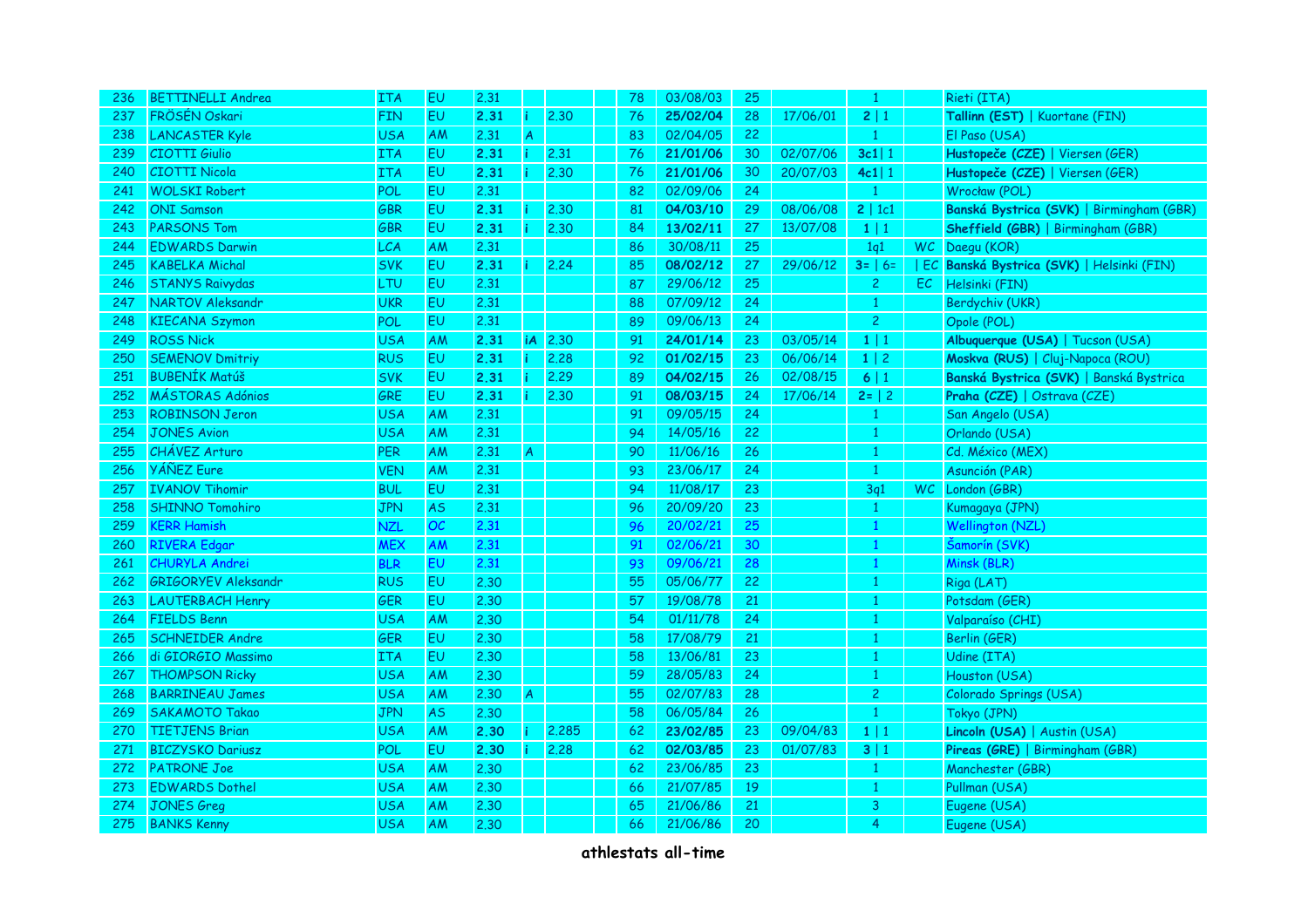| 276 | <b>GUIDRY Neal</b>           | <b>USA</b> | AM             | 2.30 |      | 67            | 11/04/87 | 20 |          | $\mathbf{1}$   | Lafayette (USA)                           |
|-----|------------------------------|------------|----------------|------|------|---------------|----------|----|----------|----------------|-------------------------------------------|
| 277 | APOSTOLOVSKI Saso            | <b>SLO</b> | <b>EU</b>      | 2.30 |      | 63            | 19/07/87 | 24 |          | $\overline{2}$ | Zagreb (CRO)                              |
| 278 | <b>SEREBRYANSKIY Sergey</b>  | <b>UKR</b> | <b>EU</b>      | 2.30 | 2.27 | 62            | 23/01/88 | 26 | 12/05/87 | $1 \mid 1$     | Zaporizhzhya (UKR)   Dnepropetrovsk (UKR) |
| 279 | <b>BORELLINI Fabrizio</b>    | <b>ITA</b> | <b>EU</b>      | 2.30 | 2,28 | 68            | 05/03/88 | 20 | 08/05/88 | 4 1            | Budapest (HUN)   Roma (ITA)               |
| 280 | <b>MARSCHNER Torsten</b>     | <b>GER</b> | EU             | 2.30 | 2,28 | 68            | 29/01/89 | 21 | 09/07/88 | $1 \mid 1$     | Senftenberg (GER)   Neubrandenburg (GER)  |
| 281 | <b>LIU Junpeng</b>           | CHN        | <b>AS</b>      | 2,30 |      | 62            | 28/05/89 | 27 |          | 1              | Hefei (CHN)                               |
| 282 | <b>CLEMENTS Kevin</b>        | USA        | AM             | 2.30 | 2.27 | 70            | 08/12/90 | 20 | 11/06/89 | 1 1            | Normal (USA)   Columbus (USA)             |
| 283 | <b>LANGE Tom</b>             | <b>USA</b> | AM             | 2.30 | 2.28 | 70            | 13/03/92 | 22 | 19/05/90 | 1 1            | Indianapolis (USA)   Athens, GA (USA)     |
| 284 | <b>BECKER Gustavo</b>        | <b>ESP</b> | <b>EU</b>      | 2.30 |      | 66            | 04/07/92 | 26 |          | $5=$           | Eberstadt (GER)                           |
| 285 | <b>SIETINS Normunds</b>      | LAT        | E <sub>U</sub> | 2.30 |      | 67            | 20/07/92 | 25 |          | 1              | Nurmijärvi (FIN)                          |
| 286 | <b>SOKOLOV Vladimir</b>      | <b>RUS</b> | EU.            | 2.30 |      | 63            | 29/05/93 | 30 |          | 1              | <b>Bryansk (RUS)</b>                      |
| 287 | <b>FERRARI Roberto</b>       | <b>ITA</b> | <b>EU</b>      | 2.30 |      | 67            | 26/06/93 | 26 |          | 3              | Roma (ITA)                                |
| 288 | <b>STIPANOV Ruslan</b>       | <b>UKR</b> | <b>EU</b>      | 2.30 | 2,28 | 71            | 26/01/94 | 23 | 24/07/94 | 2 1            | Banská Bystrica (SVK)   Kyiv (UKR)        |
| 289 | <b>HAMES Jagan</b>           | AUS        | OC             | 2.30 |      | 75            | 13/03/94 | 19 |          | $\overline{2}$ | Sydney (AUS)                              |
| 290 | <b>KOLESNIK Sergey</b>       | <b>UKR</b> | EU.            | 2.30 | 2.30 | 69            | 08/02/95 | 26 | 01/06/96 | 5 1            | Banská Bystrica (SVK)   Kyiv (UKR)        |
| 291 | OLSSON-O'NEIL Chris          | <b>USA</b> | AM             | 2.30 |      | 73            | 23/03/95 | 22 |          | $\mathbf{1}$   | Nacogdoches (USA)                         |
| 292 | <b>BI</b> Hongyong           | CHN        | <b>AS</b>      | 2.30 |      | 74            | 03/05/95 | 21 |          | $\mathbf{1}$   | Hamamatsu (JPN)                           |
| 293 | <b>ISOLEHTO Juha</b>         | <b>FIN</b> | EU             | 2.30 |      | 68            | 10/06/95 | 27 |          | 1              | Turku (FIN)                               |
| 294 | <b>MUNOZ Hugo</b>            | <b>PER</b> | AM             | 2.30 |      | 73            | 29/10/95 | 22 |          | $\mathbf{1}$   | Lima (PER)                                |
| 295 | JANKÚ Jan                    | CZE        | <b>EU</b>      | 2.30 | 2.29 | $\mathbf{71}$ | 02/02/96 | 25 | 10/06/97 | 3 1            | Wuppertal (GER)   Praha (CZE)             |
| 296 | <b>TYRTYSHNIK Vyacheslav</b> | <b>UKR</b> | <b>EU</b>      | 2.30 | 2.30 | $71\,$        | 09/02/96 | 25 | 08/06/96 | 1 1            | Brno (CZE)   Kyiv (UKR)                   |
| 297 | <b>TURBAN Marko</b>          | <b>EST</b> | <b>EU</b>      | 2,30 |      | 67            | 05/06/96 | 29 |          | $\mathbf{1}$   | Rakvere (EST)                             |
| 298 | RADKIEWICZ Przemyslaw        | POL        | <b>EU</b>      | 2,30 |      | 70            | 08/06/96 | 26 |          | -1             | Biała Podlaska (POL)                      |
| 299 | <b>BROXTERMAN Ed</b>         | <b>USA</b> | AM             | 2,30 |      | 73            | 23/06/96 | 23 |          | $\overline{2}$ | Atlanta (USA)                             |
| 300 | <b>WRIGHT Cameron</b>        | <b>USA</b> | AM             | 2.30 |      | 72            | 23/06/96 | 24 |          | 3              | Atlanta (USA)                             |
| 301 | <b>BALLARD James</b>         | <b>USA</b> | AM             | 2,30 |      | 75            | 20/04/97 | 22 |          | 1c2            | Walnut (USA)                              |
| 302 | <b>WAGNER Ivan</b>           | <b>USA</b> | AM             | 2.30 |      | 76            | 05/06/97 | 21 |          | $\mathbf{1}$   | <b>Bloomington (USA)</b>                  |
| 303 | <b>HILL Sam</b>              | <b>USA</b> | AM             | 2.30 | 2.29 | 72            | 28/02/98 | 26 | 15/03/97 | 1 1            | Atlanta (USA)   Albuquerque (USA)         |
| 304 | <b>PEREZ Ignacio</b>         | <b>ESP</b> | <b>EU</b>      | 2.30 |      | 73            | 04/07/98 | 25 |          | $\mathbf{1}$   | Cáceres (ESP)                             |
| 305 | <b>KRYSIN Aleksey</b>        | <b>RUS</b> | EU.            | 2,30 |      | 76            | 03/08/98 | 22 |          | $\mathbf{1}$   | Moskva (RUS)                              |
| 306 | <b>CHALLENGER Ben</b>        | GBR        | <b>EU</b>      | 2,30 |      | 78            | 13/07/99 | 21 |          | $\mathbf{1}$   | Palma de Mallorca (ESP)                   |
| 307 | <b>FURMAN David</b>          | <b>USA</b> | AM             | 2.30 | 2.28 | 78            | 16/01/00 | 22 | 18/05/97 | 1 1            | Gainesville (USA)   Auburn (USA)          |
| 308 | <b>HOWARD Glenn</b>          | <b>NZL</b> | OC             | 2.30 |      | 76            | 12/03/00 | 24 |          | $\mathbf{1}$   | Christchurch (NZL)                        |
| 309 | <b>LYOLIN Aleksey</b>        | <b>BLR</b> | <b>EU</b>      | 2.30 |      | 78            | 22/06/00 | 22 |          | 1              | Riga (LAT)                                |
| 310 | <b>HOFFMAN Dave</b>          | <b>USA</b> | AM             | 2.30 |      | 75            | 31/05/01 | 26 |          | $\overline{c}$ | Eugene (USA)                              |
| 311 | <b>TSVETKOV Mikhail</b>      | <b>RUS</b> | <b>EU</b>      | 2.30 | 2,30 | 80            | 07/01/02 | 22 | 19/07/03 | 1 2            | Moskva (RUS)   Madrid (ESP)               |
| 312 | <b>GABELLA Grégory</b>       | <b>FRA</b> | <b>EU</b>      | 2,30 |      | 80            | 22/06/02 | 22 |          | $\mathbf{1}$   | Annecy (FRA)                              |
| 313 | <b>VASILACHE Stefan</b>      | <b>ROU</b> | <b>EU</b>      | 2.30 |      | 79            | 12/07/03 | 24 |          | $\mathbf{1}$   | Thíva (GRE)                               |
| 314 | <b>LESNICHIY Aleksey</b>     | <b>BLR</b> | EU             | 2.30 |      | 78            | 08/08/03 | 25 |          | $\overline{c}$ | Minsk (BLR)                               |
| 315 | <b>FRICKE Roman</b>          | <b>GER</b> | EU             | 2.30 |      | 77            | 29/05/04 | 27 |          | $\mathbf{1}$   | Herzogenbuchsee (SUI)                     |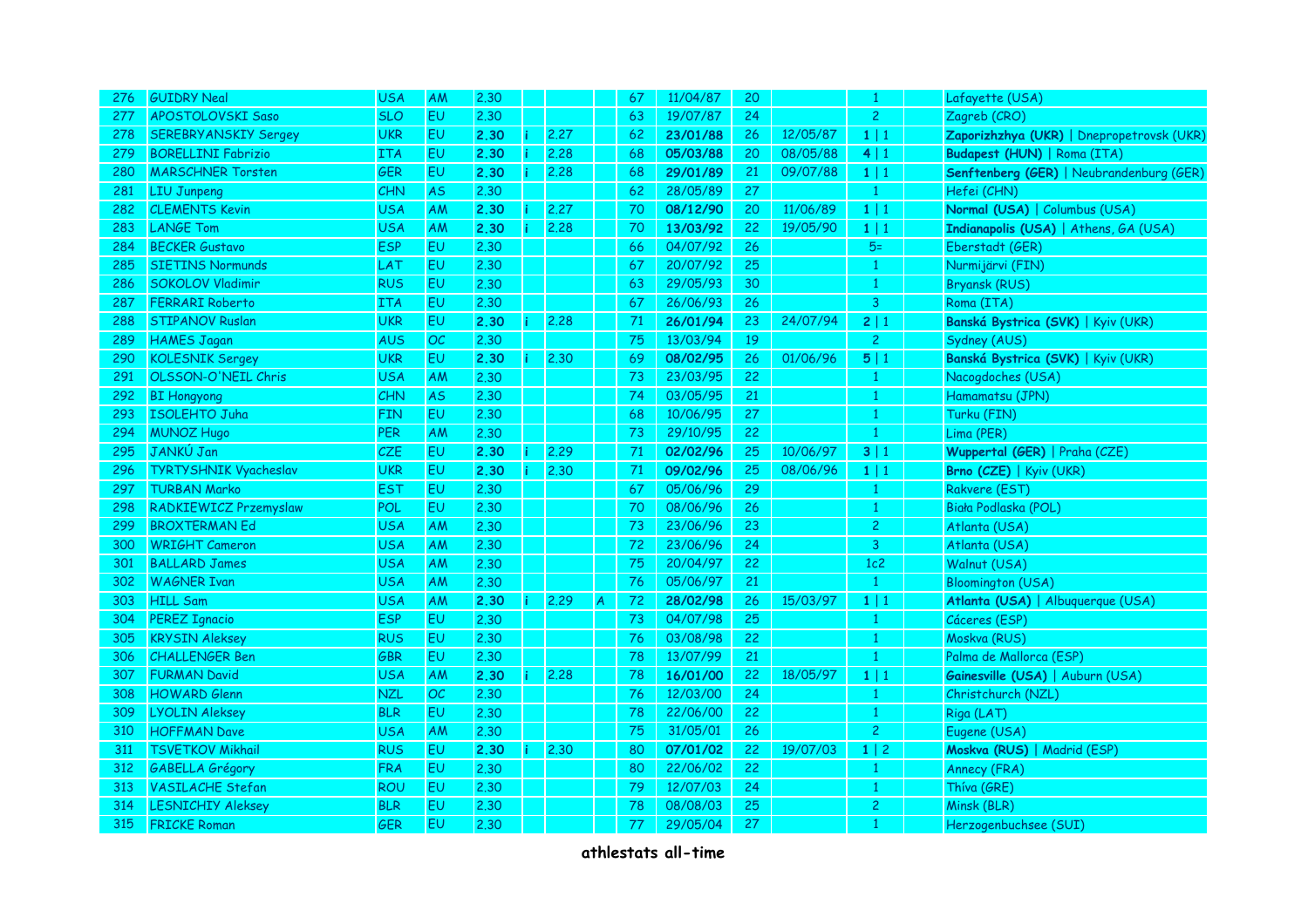| 316 | O'DWYER Adrian                | IRL        | EU        | 2.30 |                |      | 83 | 24/06/04 | 21 |          | $\mathbf{1}$   | Alger (ALG)                              |
|-----|-------------------------------|------------|-----------|------|----------------|------|----|----------|----|----------|----------------|------------------------------------------|
| 317 | <b>CARELSE Ramsay</b>         | <b>RSA</b> | <b>AF</b> | 2.30 |                |      | 85 | 05/03/05 | 20 |          | $\overline{c}$ | Oudtshoorn (RSA)                         |
| 318 | <b>SHUNK Adam</b>             | <b>USA</b> | AM        | 2.30 |                |      | 79 | 14/05/05 | 26 |          | $\mathbf{1}$   | Santo Domingo (DOM)                      |
| 319 | <b>MOFFATT Keith</b>          | <b>USA</b> | AM        | 2,30 |                |      | 84 | 25/06/06 | 22 |          | $\overline{c}$ | Indianapolis (USA)                       |
| 320 | <b>PALLI Niki</b>             | <b>ISR</b> | <b>AS</b> | 2,30 |                |      | 87 | 12/07/06 | 19 |          | $\mathbf{1}$   | Tel Aviv (ISR)                           |
| 321 | ZHANG Shufeng                 | CHN        | AS.       | 2,30 |                |      | 84 | 07/08/06 | 22 |          | 1              | Shijiazhuang (CHN)                       |
| 322 | <b>DILLING Jim</b>            | <b>USA</b> | AM        | 2.30 |                | 2.30 | 85 | 27/01/07 | 22 | 28/04/07 | $1 \mid 1c3$   | Madison (USA)   Des Moines (USA)         |
| 323 | <b>HORÁK Peter</b>            | <b>SVK</b> | <b>EU</b> | 2.30 |                | 2.28 | 83 | 13/02/07 | 24 | 08/07/09 | 4   1          | Banská Bystrica (SVK)   Bratislava (SVK) |
| 324 | <b>BERNARD Martyn</b>         | <b>GBR</b> | EU        | 2.30 |                | 2.30 | 84 | 03/03/07 | 23 | 29/06/08 | $3q1$   1=     | Birmingham (GBR)   Eberstadt (GER)       |
| 325 | <b>MARTÍNEZ Gerardo</b>       | <b>MEX</b> | AM        | 2,30 |                |      | 79 | 15/04/07 | 28 |          | 1c3            | Walnut (USA)                             |
| 326 | ZASIMOVICH Sergey II          | KAZ        | <b>AS</b> | 2.30 |                |      | 86 | 19/06/07 | 21 |          | $\mathbf{1}$   | <b>Bangkok (THA)</b>                     |
| 327 | <b>CAMPIOLI Filippo</b>       | <b>ITA</b> | <b>EU</b> | 2.30 |                | 2.30 | 82 | 07/02/08 | 26 | 21/06/08 | 2 1            | Novi Sad (SRB)   Formia (ITA)            |
| 328 | <b>GÜNTHER Martin</b>         | <b>GER</b> | EU        | 2.30 |                | 2.25 | 86 | 28/02/10 | 24 | 27/07/14 | 1 1            | Karlsruhe (GER)   Ulm (GER)              |
| 329 | <b>MALCHENKO Eduard</b>       | <b>RUS</b> | EU        | 2.30 |                |      | 86 | 12/06/10 | 24 |          | $\mathbf{1}$   | Yerino (RUS)                             |
| 330 | <b>ANISHCHENKOV Nikita</b>    | <b>RUS</b> | EU.       | 2.30 |                |      | 92 | 03/07/11 | 19 |          | $\mathbf{1}$   | Cheboksary (RUS)                         |
| 331 | <b>FERRÍN Diego</b>           | ECU        | AM        | 2.30 | A              |      | 88 | 27/10/11 | 23 |          | $\overline{2}$ | Guadalajara (MEX)                        |
| 332 | <b>PATRAKOV Andrey</b>        | <b>RUS</b> | <b>EU</b> | 2.30 |                | 2.24 | 89 | 01/02/12 | 23 | 25/07/13 | 2 4            | Moskva (RUS)   Moskva (RUS)              |
| 333 | <b>NINOV Viktor</b>           | <b>BUL</b> | <b>EU</b> | 2.30 |                | 2.29 | 88 | 14/02/13 | 25 | 09/07/11 | $1 \mid 1$     | Praha (CZE)   Plovdiv (BUL)              |
| 334 | <b>INGRAHAM Ryan</b>          | <b>BAH</b> | AM        | 2.30 |                |      | 93 | 29/06/13 | 20 |          | $\mathbf{1}$   | Edmonton (CAN)                           |
| 335 | <b>ILYICHEV Ivan</b>          | <b>RUS</b> | <b>EU</b> | 2.30 |                | 2.26 | 86 | 12/01/14 | 28 | 29/06/08 | 1 1            | Moskva (RUS)   Chelyabinsk (RUS)         |
| 336 | <b>YAKOVENKO Dmytro</b>       | <b>UKR</b> | <b>EU</b> | 2.30 |                |      | 92 | 09/06/15 | 23 |          | $\mathbf{1}$   | Kirovograd (UKR)                         |
| 337 | <b>SILVA Talles Frederico</b> | <b>BRA</b> | AM        | 2.30 |                |      | 91 | 12/03/17 | 26 |          | $\mathbf{1}$   | São Bernardo do Campo (BRA)              |
| 338 | <b>ETO Takashi</b>            | JPN        | AS.       | 2.30 |                |      | 91 | 16/04/17 | 26 |          | $\mathbf{1}$   | Ise (JPN)                                |
| 339 | RANDHAWA Nauraj Singh         | <b>MAS</b> | <b>AS</b> | 2.30 |                |      | 92 | 27/04/17 | 25 |          | $\mathbf{1}$   | Singapore (SGP)                          |
| 340 | <b>FERREIRA Fernando</b>      | <b>BRA</b> | AM        | 2,30 |                |      | 94 | 01/07/17 | 23 |          | $\mathbf{1}$   | São Bernardo do Campo (BRA)              |
| 341 | <b>ACET Alperen</b>           | <b>TUR</b> | <b>AS</b> | 2.30 |                |      | 98 | 03/06/18 | 20 |          | $\mathbf{1}$   | Cluj-Napoca (ROU)                        |
| 342 | <b>SAWE Mathew</b>            | <b>KEN</b> | <b>AF</b> | 2.30 | $\overline{A}$ |      | 88 | 06/06/18 | 30 |          | 1              | Nairobi (KEN)                            |
| 343 | <b>BADEN Joel</b>             | <b>AUS</b> | OC        | 2,30 |                |      | 96 | 06/04/19 | 23 |          | $\mathbf{1}$   | Sydney (AUS)                             |
| 344 | <b>SEARS Earnest</b>          | <b>USA</b> | AM        | 2.30 |                | 2.27 | 98 | 01/02/20 | 22 | 12/05/19 | $1 \mid 1$     | Lubbock (USA)   Tucson (USA)             |
| 345 | PERERA Ushan Thiwanka         | <b>SRI</b> | AS.       | 2.30 |                |      | 98 | 08/05/21 | 23 |          | $\mathbf{1}$   | Canyon (USA)                             |
| 346 | <b>WANG Zhen</b>              | CHN        | AS.       | 2.30 |                |      | 01 | 15/05/21 | 20 |          | $\mathbf{1}$   | Nanjing (CHN)                            |
| 347 | <b>GLEBAUSKAS Adrijus</b>     | LTU        | EU        | 2.30 |                |      | 94 | 07/06/21 | 27 |          | $\mathbf{1}$   | Kaunas (LTU)                             |
| 348 | <b>NI Zhigin</b>              | CHN        | <b>AS</b> | 2.29 |                |      | 42 | 08/11/70 | 28 |          | $\mathbf{1}$   | Changsha (CHN)                           |
| 349 | <b>MATZDORF Pat</b>           | <b>USA</b> | AM        | 2.29 |                |      | 49 | 03/07/71 | 22 |          | $\mathbf{1}$   | <b>Berkeley (USA)</b>                    |
| 350 | <b>KOTINEK Rory</b>           | <b>USA</b> | AM        | 2.29 |                |      | 53 | 28/08/77 | 24 |          | $\mathbf{1}$   | Rieti (ITA)                              |
| 351 | PROTEASA Adrian               | <b>ROU</b> | EU.       | 2.29 |                | 2.26 | 59 | 02/03/80 | 21 | 04/07/80 | 3 1            | Sindelfingen (GER)   București (ROU)     |
| 352 | <b>FRAZIER James</b>          | <b>USA</b> | AM        | 2.29 |                |      | 59 | 10/05/80 | 21 |          | $\mathbf{1}$   | Tucson (USA)                             |
| 353 | <b>WILLIAMS Leo</b>           | <b>USA</b> | AM        | 2.29 | A.             |      | 60 | 04/06/82 | 22 |          | $\overline{4}$ | Provo (USA)                              |
| 354 | CAI Shu                       | CHN        | AS.       | 2.29 |                |      | 62 | 20/06/82 | 20 |          | $\overline{c}$ | Beijing (CHN)                            |
| 355 | <b>SHEVCHENKO Yuriy</b>       | <b>UKR</b> | <b>EU</b> | 2.29 | ÷              | 2.26 | 60 | 16/02/85 | 25 | 05/06/83 | 2 2            | Kichinev (URS)*   Riga (LAT)             |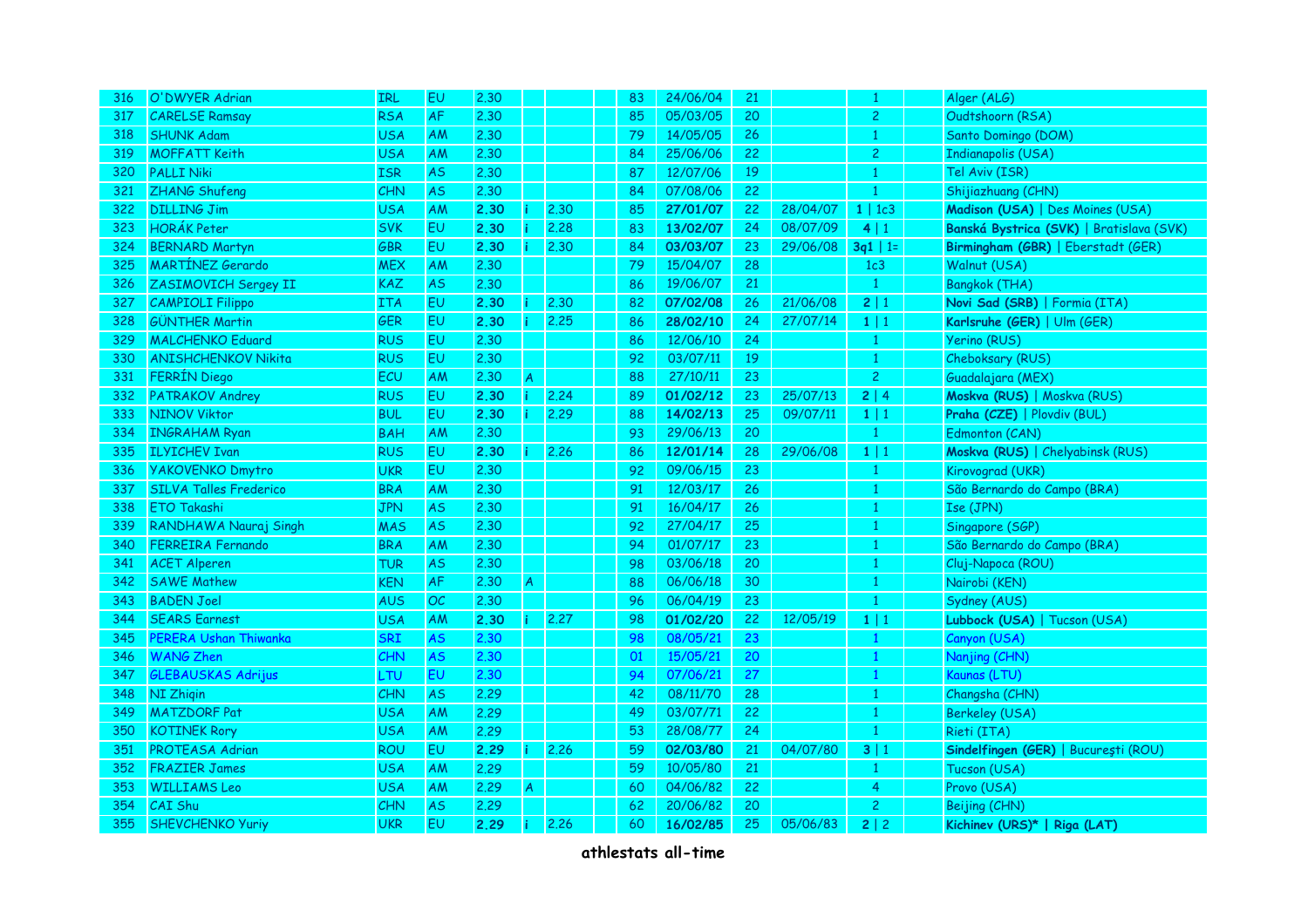| 356 | <b>GOTOVSKIY Yuriy</b>    | <b>RUS</b> | <b>EU</b>      | 2.29  |           | 2.29 | 61 | 24/02/85 | 24 | 24/06/87 | $1 \mid 1$     | Leningrad (RUS)   Schwechat (AUT)            |
|-----|---------------------------|------------|----------------|-------|-----------|------|----|----------|----|----------|----------------|----------------------------------------------|
| 357 | <b>VONDRA Jindrich</b>    | CZE        | <b>EU</b>      | 2.29  |           |      | 57 | 29/06/85 | 28 |          | $\overline{2}$ | Gateshead (GBR)                              |
| 358 | <b>IVLIYEV Igor</b>       | <b>RUS</b> | E <sub>U</sub> | 2.29  |           |      | 63 | 25/08/85 | 22 |          | $\mathbf{1}$   | Gorkiy (RUS)                                 |
| 359 | <b>SMALLS Victor</b>      | <b>USA</b> | <b>AM</b>      | 2.29  |           |      | 64 | 10/05/86 | 22 |          | $\mathbf{1}$   | Atlanta (USA)                                |
| 360 | <b>VASKEVICH Gennadiy</b> | <b>UKR</b> | EU             | 2.29  |           |      | 66 | 31/08/86 | 20 |          | 2              | Kyiv (UKR)                                   |
| 361 | <b>GARRETT Ian</b>        | AUS        | OC             | 2.29  |           |      | 70 | 07/07/91 | 21 |          | 1              | Whitewater (USA)                             |
| 362 | <b>VINCENT Joel</b>       | <b>FRA</b> | EU             | 2.29  |           |      | 69 | 20/06/92 | 23 |          | $\mathbf{1}$   | Pau (FRA)                                    |
| 363 | <b>THOMPSON Ian</b>       | <b>BAH</b> | AM             | 2.29  |           |      | 68 | 25/07/95 | 27 |          | $\mathbf{1}$   | Kotka (FIN)                                  |
| 364 | <b>DIXON Omar</b>         | <b>USA</b> | AM             | 2.29  |           |      | 74 | 15/05/96 | 22 |          | $\mathbf{1}$   | Raleigh (USA)                                |
| 365 | <b>BISHOP Eric</b>        | <b>USA</b> | <b>AM</b>      | 2.29  |           |      | 76 | 30/05/96 | 20 |          | 1              | Eugene (USA)                                 |
| 366 | <b>ROBERTS Greg</b>       | <b>USA</b> | AM             | 2.29  |           |      | 76 | 26/04/97 | 21 |          | $\mathbf{1}$   | Philadelphia (USA)                           |
| 367 | <b>FISCHER Jeremy</b>     | <b>USA</b> | AM             | 2.29  |           |      | 76 | 16/04/00 | 24 |          | 2c2            | Walnut (USA)                                 |
| 368 | <b>NORMAN Cedric</b>      | <b>USA</b> | <b>AM</b>      | 2.29  |           |      | 81 | 06/03/04 | 23 |          | $\mathbf{1}$   | Hattiesburg (USA)                            |
| 369 | PÉREZ Lisvany             | CUB        | <b>AM</b>      | 2,29  |           |      | 82 | 18/03/05 | 23 |          | $\mathbf{1}$   | La Habana (CUB)                              |
| 370 | <b>NUYENS Martijn</b>     | <b>NED</b> | EU             | 2.29  |           |      | 83 | 20/06/09 | 26 |          | $\mathbf{2}$   | <b>Bergen</b>                                |
| 371 | <b>JACKSON Marcus</b>     | <b>USA</b> | AM             | 2.29  |           | 2,28 | 91 | 09/03/13 | 22 | 04/04/15 | 2 1            | Fayetteville (USA)   Gainesville (USA)       |
| 372 | ZAMEL-PAEZ Liam           | <b>AUS</b> | OC             | 2.29  |           |      | 88 | 16/03/13 | 25 |          | $\mathbf{1}$   | Perth (AUS)                                  |
| 373 | <b>KORSHUNOV Yevgeniy</b> | <b>RUS</b> | EU             | 2.29  |           | 2.28 | 86 | 16/01/14 | 28 | 29/05/18 | $2 =  2$       | Chelyabinsk (RUS)   Smolensk (RUS)           |
| 374 | <b>SMITH Allan</b>        | GBR        | EU             | 2.29  |           | 2.27 | 92 | 15/02/15 | 23 | 11/04/18 | 1 5            | Sheffield (GBR)   Gold Coast (AUS)           |
| 375 | <b>ADKINS Bradley</b>     | <b>USA</b> | AM             | 2.29  |           | 2.26 | 93 | 14/03/15 | 22 | 14/08/16 | 2   11q2       | OG Fayetteville (USA)   Río de Janeiro (BRA) |
| 376 | <b>KROYTOR Dmitry</b>     | <b>ISR</b> | AS             | 2.29  |           |      | 93 | 02/08/15 | 22 |          | 1              | Schifflange (LUX)                            |
| 377 | <b>HSIANG Chun-Hsieng</b> | <b>TPE</b> | <b>AS</b>      | 2.29  |           |      | 93 | 21/10/15 | 22 |          |                | Kaohsiung (TPE)                              |
| 378 | <b>VERYOVKIN Mikhail</b>  | <b>RUS</b> | EU             | 2.29  |           | 2.25 | 91 | 06/12/15 | 24 | 29/05/18 | $1 \mid 3$     | Kineshma (RUS)   Smolensk (RUS)              |
| 379 | <b>SMITH David Adley</b>  | <b>PUR</b> | AM             | 2.29  |           |      | 92 | 23/04/16 | 24 |          |                | Auburn (USA)                                 |
| 380 | <b>CASTRO Luis Joel</b>   | <b>PUR</b> | AM             | 2.29  |           |      | 91 | 28/05/16 | 25 |          | $\,1\,$        | Sinn (GER)                                   |
| 381 | <b>WENDRICH Falk</b>      | GER        | EU             | 2.29  |           |      | 95 | 25/08/17 | 22 |          | $\mathbf{1}$   | Taipei City (TPE)                            |
| 382 | <b>CUNNINGHAM Randall</b> | <b>USA</b> | AM             | 2.29  |           | 2.25 | 96 | 10/03/18 | 22 | 10/06/16 | $\mathbf{1}$   | College Station (USA)   Eugene (USA)         |
| 383 | <b>SHANKAR Tejaswin</b>   | <b>IND</b> | <b>AS</b>      | 2.29  |           |      | 98 | 27/04/18 | 20 |          | $\mathbf{1}$   | Lubbock (USA)                                |
| 384 | <b>LEE Hup Wei</b>        | <b>MAS</b> | <b>AS</b>      | 2.29  |           |      | 87 | 01/10/19 | 32 |          | 5q2            | WC Doha (QAT)                                |
| 385 | <b>KOBIELSKI Norbert</b>  | POL        | <b>EU</b>      | 2.29  |           | 2.28 | 97 | 29/02/20 | 23 | 16/08/20 | $1 \mid 1$     | Toruń (POL)   Plock (POL)                    |
| 386 | RADETICH John             | <b>USA</b> | AM             | 2.285 | iA        |      | 48 | 20/02/76 | 28 |          | $\mathbf{1}$   | Salt Lake City (USA)                         |
| 387 | <b>ARNEY Kyle</b>         | <b>USA</b> | AM             | 2,285 |           |      | 56 | 04/06/77 | 21 |          | $\mathbf{1}$   | Champaign (USA)                              |
| 388 | PAGE Nat                  | <b>USA</b> | AM             | 2.285 |           | 2,28 | 57 | 06/02/81 | 24 | 28/08/81 | 2 3            | New York (USA)   Bruxelles (BEL)             |
| 389 | <b>LOESCHER Jeff</b>      | <b>USA</b> | AM             | 2.285 | <b>iA</b> |      | 63 | 02/03/85 | 22 |          | $\mathbf{1}$   | <b>Boulder (USA)</b>                         |
| 390 | <b>JASINSKI Bill</b>      | <b>USA</b> | AM             | 2.285 |           |      | 64 | 01/06/85 | 21 |          | 3              | Austin (USA)                                 |
| 391 | <b>LEE Ron</b>            | <b>USA</b> | AM             | 2,285 |           |      | 62 | 10/05/86 | 24 |          | $\mathbf{1}$   | Pomona (USA)                                 |
| 392 | <b>BRUMEL Valeriy</b>     | <b>RUS</b> | <b>EU</b>      | 2.28  |           |      | 42 | 21/07/63 | 21 |          | 1              | Moskva (RUS)                                 |
| 393 | <b>JANKUNIS Bill</b>      | <b>USA</b> | AM             | 2,28  |           |      | 55 | 27/06/76 | 21 |          | $\mathbf{1}$   | Eugene (USA)                                 |
| 394 | <b>SENYUKOV Sergey</b>    | <b>UKR</b> | <b>EU</b>      | 2.28  |           |      | 55 | 17/07/77 | 22 |          | $\mathbf{1}$   | Podolsk (RUS)                                |
| 395 | <b>KILLING Wolgang</b>    | <b>GER</b> | <b>EU</b>      | 2.28  |           | 2.23 | 53 | 01/03/78 | 25 | 05/07/77 | 1 1            | Cosford (GBR)   Troisdorf (GER)              |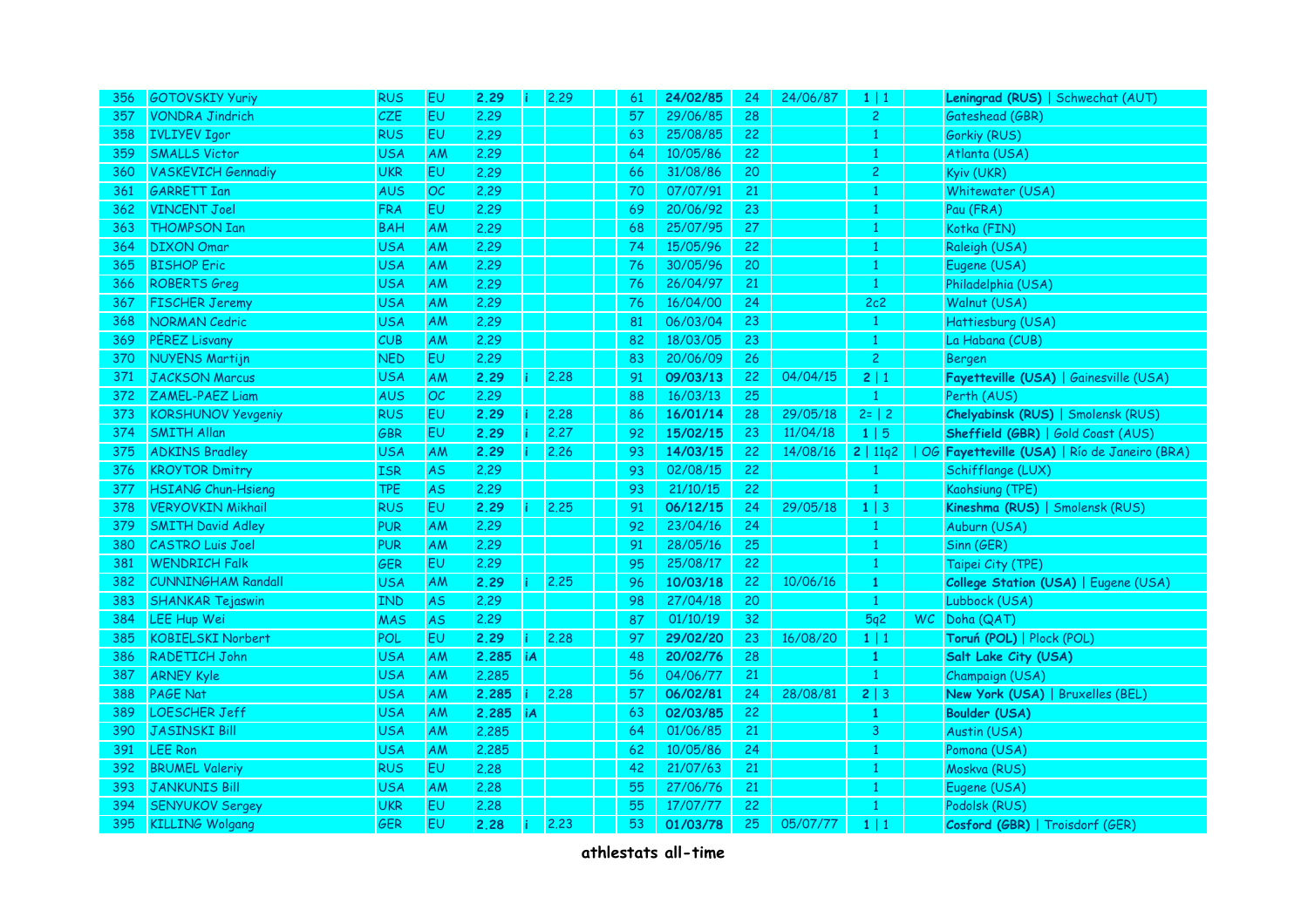| 396 | <b>WIELART Ruud</b>          | <b>NED</b> | EU        | 2.28 |    |      | 54 | 01/09/79 | 25 |          | 1              |    | Leiden (NED)                  |
|-----|------------------------------|------------|-----------|------|----|------|----|----------|----|----------|----------------|----|-------------------------------|
| 397 | <b>BORGHI Paolo</b>          | <b>ITA</b> | <b>EU</b> | 2.28 |    |      | 61 | 25/05/80 | 19 |          | $\mathbf{1}$   |    | Santa Lucia di Piave (ITA)    |
| 398 | <b>HRABAL Josef</b>          | <b>CZE</b> | <b>EU</b> | 2.28 |    | 2.26 | 58 | 10/01/81 | 23 | 10/07/82 | 1 1            |    | Praha (CZE)   Praha (CZE)     |
| 399 | <b>TAMBERI Marco</b>         | <b>ITA</b> | <b>EU</b> | 2.28 | î. | 2.27 | 57 | 02/02/83 | 26 | 12/06/83 | $1 \mid 2$     |    | Genova (ITA)   Udine (ITA)    |
| 400 | PROSVIRIN Vyacheslav         | <b>TJK</b> | <b>AS</b> | 2.28 |    |      | 55 | 15/05/83 | 28 |          | 3              |    | Tashkent (UZB)                |
| 401 | <b>BELFAA Othmane</b>        | <b>ALG</b> | AF        | 2,28 |    |      | 61 | 20/08/83 | 22 |          | $\mathbf{1}$   |    | Amman (JOR)                   |
| 402 | <b>MALCHUGIN Viktor</b>      | <b>RUS</b> | EU        | 2.28 |    |      | 62 | 14/09/83 | 21 |          | $\mathbf{1}$   |    | Zaporizhzhya (UKR)            |
| 403 | <b>METELLUS Alain</b>        | CAN        | AM        | 2.28 |    | 2.28 | 65 | 26/02/84 | 19 | 03/08/85 | $1 \mid 1$     |    | Toronto (CAN)   Ottawa (CAN)  |
| 404 | <b>ATKINSON John</b>         | <b>AUS</b> | OC        | 2.28 |    |      | 63 | 31/03/84 | 21 |          | $\mathbf{1}$   |    | Melbourne (AUS)               |
| 405 | <b>ALFARO Jorge</b>          | CUB        | AM        | 2,28 |    |      | 62 | 11/05/84 | 22 |          | $\overline{c}$ |    | La Habana (CUB)               |
| 406 | RADAN Joe                    | <b>USA</b> | AM        | 2.28 |    |      | 57 | 24/06/84 | 27 |          | 5              |    | Los Angeles (USA)             |
| 407 | <b>NIEMI Erkki</b>           | <b>FIN</b> | <b>EU</b> | 2.28 |    |      | 62 | 07/07/84 | 22 |          | $\mathbf{1}$   |    | Kajaani (FIN)                 |
| 408 | UJINO Shuji                  | <b>JPN</b> | <b>AS</b> | 2.28 |    |      | 60 | 21/07/84 | 24 |          | $\mathbf{1}$   |    | Wakayama (JPN)                |
| 409 | <b>CANOVIC Novica</b>        | CRO        | EU        | 2.28 |    |      | 61 | 06/07/85 | 24 |          | $\mathbf{1}$   |    | Split (CRO)                   |
| 410 | <b>EINBERGER Markus</b>      | AUT        | EU.       | 2.28 |    |      | 64 | 18/05/86 | 22 |          | $\mathbf{1}$   |    | Schwechat (AUT)               |
| 411 | <b>JOHNSON Joey</b>          | <b>USA</b> | AM        | 2.28 |    |      | 67 | 12/07/86 | 19 |          | $\mathbf{1}$   |    | Pitesti (ROU)                 |
| 412 | <b>INOUE Motochika</b>       | <b>JPN</b> | <b>AS</b> | 2.28 |    |      | 67 | 07/06/87 | 20 |          | $\mathbf{1}$   |    | Suita (JPN)                   |
| 413 | <b>GREBENSTEIN Matthias</b>  | <b>GER</b> | EU        | 2,28 |    |      | 64 | 10/06/87 | 23 |          | $\mathbf{1}$   |    | Neubrandenburg (GER)          |
| 414 | <b>MARSHALL Brian</b>        | CAN        | AM        | 2.28 |    |      | 65 | 22/05/88 | 23 |          | $\mathbf{1}$   |    | Westwood (USA)                |
| 415 | <b>KONTAXAKIS Panagiotis</b> | GRE        | <b>EU</b> | 2.28 |    |      | 64 | 16/07/88 | 24 |          | 3              |    | Ankara (TUR)                  |
| 416 | <b>HOLMAN John</b>           | GBR        | EU        | 2.28 |    | 2.24 | 68 | 28/01/89 | 21 | 27/05/89 | 2 1            |    | Glasgow (GBR)   Nicosia (CYP) |
| 417 | <b>BENSCH Bernhard</b>       | GER        | <b>EU</b> | 2.28 |    |      | 64 | 24/06/89 | 25 |          | 1              |    | Luzern (SUI)                  |
| 418 | <b>GOLOSHKO Vyacheslav</b>   | <b>UKR</b> | EU        | 2.28 |    |      | 67 | 13/07/89 | 22 |          | $\mathbf{1}$   |    | Chernigov (UKR)               |
| 419 | <b>BURTON Darren</b>         | <b>USA</b> | AM        | 2.28 |    |      | 63 | 23/07/89 | 26 |          | $\mathbf{1}$   |    | Ylivieska (FIN)               |
| 420 | <b>ROGERS Jeff</b>           | <b>USA</b> | AM        | 2.28 |    |      | 67 | 17/07/90 | 23 |          | $\mathbf{1}$   |    | Kauhajoki (FIN)               |
| 421 | <b>PAGANI Daniele</b>        | <b>ITA</b> | EU.       | 2.28 |    |      | 66 | 31/08/90 | 24 |          | qb             | EC | Split (CRO)                   |
| 422 | <b>KOSTENKO Vladimir</b>     | <b>UKR</b> | <b>EU</b> | 2.28 |    | 2.26 | 70 | 12/01/91 | 21 | 30/05/92 | $1 \mid 2$     |    | Kharkov (UKR)   Kyiv (UKR)    |
| 423 | CHO Hyun-wook                | <b>KOR</b> | <b>AS</b> | 2.28 |    |      | 70 | 01/05/92 | 22 |          | 1              |    | Seoul (KOR)                   |
| 424 | <b>BENNETT Vinton</b>        | CAN        | AM        | 2.28 |    |      | 70 | 13/06/92 | 22 |          | $\mathbf{1}$   |    | North York (CAN)              |
| 425 | <b>MICHALOPOULOS Kosmas</b>  | GRE        | EU        | 2.28 |    |      | 66 | 21/06/92 | 26 |          | $\overline{c}$ |    | Athina (GRE)                  |
| 426 | <b>BUGLAKOV Aleksandr</b>    | <b>BLR</b> | <b>EU</b> | 2.28 |    | 2.28 | 72 | 30/01/93 | 21 | 26/05/95 | 1 1            |    | Gomel (BLR)   Gomel (BLR)     |
| 427 | <b>ZABORONOK Vladimir</b>    | <b>BLR</b> | <b>EU</b> | 2.28 |    |      | 68 | 14/05/93 | 25 |          | $\overline{3}$ |    | Gomel (BLR)                   |
| 428 | <b>CRIST Kevin</b>           | <b>USA</b> | AM        | 2,28 |    |      | 70 | 26/05/93 | 23 |          | $\mathbf{1}$   |    | Tallahassee (USA)             |
| 429 | <b>DENISOV Aleksey</b>       | <b>RUS</b> | <b>EU</b> | 2.28 |    |      | 67 | 29/05/93 | 26 |          | $\mathbf{1}$   |    | Abakan (RUS)                  |
| 430 | NONAKA Satoru                | <b>JPN</b> | <b>AS</b> | 2.28 |    |      | 63 | 13/06/93 | 30 |          | $\mathbf{1}$   |    | Tokyo (JPN)                   |
| 431 | <b>GALKIN Konstantin</b>     | <b>RUS</b> | <b>EU</b> | 2.28 |    |      | 65 | 15/06/93 | 28 |          | $\mathbf{1}$   |    | Vaasa (FIN)                   |
| 432 | <b>ROBILLIARD Xavier</b>     | <b>FRA</b> | EU        | 2,28 |    |      | 67 | 02/07/93 | 26 |          | $\mathbf{1}$   |    | Vénissieux (FRA)              |
| 433 | <b>UNO Masaaki</b>           | JPN        | <b>AS</b> | 2.28 |    |      | 72 | 08/08/93 | 21 |          | $\mathbf{1}$   |    | Fukuoka (JPN)                 |
| 434 | <b>BARLEY Tray</b>           | <b>USA</b> | AM        | 2,28 |    |      | 73 | 02/04/94 | 21 |          | $\mathbf{1}$   |    | Tempe (USA)                   |
| 435 | <b>TAO Rui</b>               | CHN        | <b>AS</b> | 2.28 |    |      | 72 | 05/06/94 | 22 |          | 1              |    | Beijing (CHN)                 |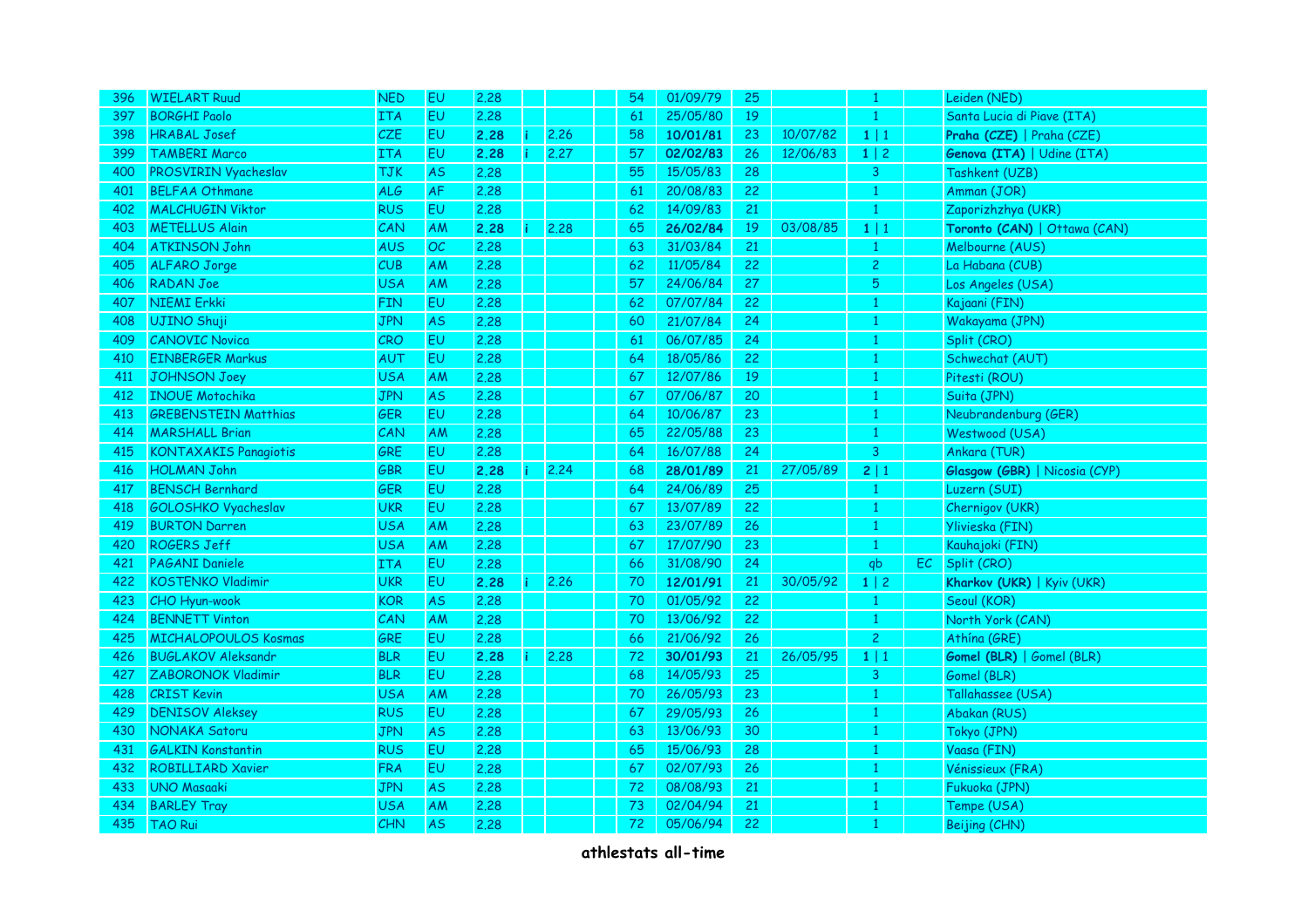| 436 | <b>SIERMACHESKY Cory</b>     | CAN        | <b>AM</b>      | 2,28 |   |      | 69 | 26/08/94 | 25 |          | $\overline{4}$ | Victoria (CAN)                        |
|-----|------------------------------|------------|----------------|------|---|------|----|----------|----|----------|----------------|---------------------------------------|
| 437 | <b>ANDERSON Chris</b>        | <b>AUS</b> | OC             | 2.28 |   |      | 68 | 17/12/94 | 26 |          | $\mathbf{1}$   | Perth (AUS)                           |
| 438 | <b>MALEŠEV Petar</b>         | <b>SRB</b> | <b>EU</b>      | 2.28 |   | 2.25 | 72 | 17/02/95 | 23 | 09/08/91 | $1 \mid 3$     | Cleveland (USA)   Thessaloníki (GRE)  |
| 439 | <b>CERESOLI Ettore</b>       | <b>ITA</b> | EU             | 2.28 |   | 2.26 | 70 | 12/03/95 | 25 | 15/09/95 | 8 1            | Barcelona (ESP)   Roma (ITA)          |
| 440 | <b>MOSKALEV Nikolay</b>      | <b>BLR</b> | EU             | 2.28 |   |      | 69 | 26/05/95 | 26 |          | $\overline{c}$ | Gomel (BLR)                           |
| 441 | <b>ROBERSON Michael</b>      | <b>USA</b> | AM             | 2.28 |   |      | 74 | 19/04/96 | 22 |          | $\overline{c}$ | Nacogdoches (USA)                     |
| 442 | NAIKO Khemraj                | <b>MRI</b> | ${\sf AF}$     | 2.28 |   |      | 72 | 27/05/96 | 24 |          | $\mathbf{1}$   | Dakar (SEN)                           |
| 443 | <b>DAMIEN Christophe</b>     | <b>FRA</b> | EU             | 2,28 |   |      | 73 | 21/07/96 | 23 |          | $\mathbf{1}$   | Belfort (FRA)                         |
| 444 | <b>LIAPIS Konstantinos</b>   | GRE        | EU             | 2.28 |   | 2.28 | 73 | 21/02/97 | 24 | 10/07/98 | $1 \mid 1$     | Pireas (GRE)   Thessaloníki (GRE)     |
| 445 | <b>ONOUE Michiya</b>         | <b>JPN</b> | <b>AS</b>      | 2.28 |   |      | 71 | 05/05/97 | 26 |          | 1              | Mito (JPN)                            |
| 446 | <b>RAIFAK Mustapha</b>       | <b>FRA</b> | <b>EU</b>      | 2,28 |   |      | 75 | 20/07/97 | 22 |          | 1              | Toulouse (FRA)                        |
| 447 | <b>PARKER Steve</b>          | <b>USA</b> | AM             | 2.28 |   |      | 72 | 30/05/98 | 26 |          | $\mathbf{1}$   | Memphis (USA)                         |
| 448 | <b>LABUSCHAGNE Casper</b>    | <b>RSA</b> | <b>AF</b>      | 2.28 | A |      | 79 | 20/06/98 | 19 |          | $\mathbf{1}$   | Germiston (RSA)                       |
| 449 | <b>KAJU Ramon</b>            | <b>EST</b> | EU             | 2.28 |   |      | 73 | 12/08/98 | 25 |          | $\overline{c}$ | Haapsalu (EST)                        |
| 450 | <b>HOWARD Jason</b>          | <b>USA</b> | AM             | 2.28 |   | 2,21 | 79 | 23/01/99 | 20 | 17/04/99 | 1 1            | Fayetteville (USA)   Waco (USA)       |
| 451 | <b>BERNASCONI Ivan</b>       | <b>ITA</b> | <b>EU</b>      | 2,28 |   |      | 74 | 10/07/99 | 25 |          | $\mathbf{1}$   | Caorle (ITA)                          |
| 452 | <b>LAMOS Kristofer</b>       | <b>GER</b> | <b>EU</b>      | 2.28 |   |      | 74 | 25/08/99 | 25 |          | $\mathbf{1}$   | Pfungstadt (GER)                      |
| 453 | <b>PROKOPOV Oleg</b>         | <b>BLR</b> | <b>EU</b>      | 2.28 |   |      | 77 | 19/09/99 | 22 |          | $\overline{c}$ | Berdychiv (UKR)                       |
| 454 | <b>GLIVINSKIY Ruslan</b>     | <b>UKR</b> | <b>EU</b>      | 2.28 |   |      | 75 | 05/08/00 | 25 |          | $\overline{c}$ | Kyiv (UKR)                            |
| 455 | <b>HJARTARSON Einar Karl</b> | <b>ISL</b> | <b>EU</b>      | 2.28 |   | 2.25 | 80 | 18/02/01 | 21 | 02/06/01 | 1 1            | Reykjavík (ISL)   San Marino (SMR)    |
| 456 | <b>VERYUTIN Aleksandr</b>    | <b>BLR</b> | <b>EU</b>      | 2.28 |   | 2.25 | 79 | 01/02/02 | 23 | 24/05/01 | 2 1            | Wuppertal (GER)   Brest Litevsk (BLR) |
| 457 | OLSSON Christian *           | <b>SWE</b> | <b>EU</b>      | 2.28 |   | 2.24 | 80 | 09/02/02 | 22 | 27/08/02 | 1   4          | Göteborg (SWE)   Göteborg (SWE)       |
| 458 | <b>ORT Tomáš</b>             | <b>CZE</b> | <b>EU</b>      | 2.28 |   |      | 76 | 11/06/02 | 26 |          | 3              | Bratislava (SVK)                      |
| 459 | <b>JAWORSKI Dawid</b>        | POL        | <b>EU</b>      | 2.28 |   |      | 78 | 14/06/03 | 25 |          | $\mathbf{1}$   | Sacramento (USA)                      |
| 460 | KOLOGINCZAK Shaun            | <b>USA</b> | AM             | 2.28 |   |      | 79 | 14/06/03 | 24 |          | $\overline{c}$ | Sacramento (USA)                      |
| 461 | <b>KASZCZYK Emilian</b>      | POL        | <b>EU</b>      | 2.28 |   |      | 80 | 06/07/03 | 23 |          | 3              | Bielsko-Biała (POL)                   |
| 462 | <b>CHARMANT Joan</b>         | <b>FRA</b> | <b>EU</b>      | 2.28 |   | 2.24 | 78 | 22/02/04 | 26 | 26/07/03 | $1 \mid 1$     | Aubière (FRA)   Narbonne (FRA)        |
| 463 | <b>BERMEJO Javier</b>        | <b>ESP</b> | <b>EU</b>      | 2.28 |   |      | 78 | 26/06/04 | 26 |          | $\mathbf{1}$   | Valladolid (ESP)                      |
| 464 | <b>ALEKSEJEV Marko</b>       | <b>EST</b> | <b>EU</b>      | 2.28 |   |      | 79 | 24/06/05 | 26 |          | $\overline{c}$ | Bühl (GER)                            |
| 465 | <b>BOROS László</b>          | <b>HUN</b> | E <sub>U</sub> | 2.28 |   |      | 82 | 06/07/05 | 23 |          | $\mathbf{1}$   | Debrecen (HUN)                        |
| 466 | <b>GETOV Fyodor</b>          | <b>RUS</b> | <b>EU</b>      | 2.28 |   | 2,21 | 84 | 09/02/06 | 22 | 18/06/11 | $1 \mid 3$     | Saransk (RUS)   Bryansk (RUS)         |
| 467 | <b>PÜPOLS Normunds</b>       | LAT        | EU             | 2,28 |   |      | 84 | 08/07/06 | 22 |          | $\mathbf{1}$   | Riga (LAT)                            |
| 468 | ZAITSAU Artsiom              | <b>BLR</b> | EU             | 2.28 |   | 2,28 | 84 | 03/02/07 | 23 | 10/05/09 | $1 \mid 1$     | Mogilyov (BLR)   Montgeron (FRA)      |
| 469 | <b>LITTLETON Will</b>        | <b>USA</b> | AM             | 2.28 |   |      | 83 | 24/03/07 | 24 |          | $\mathbf{1}$   | Austin (USA)                          |
| 470 | <b>MALYARENKO Stanislav</b>  | <b>RUS</b> | EU             | 2.28 |   | 2.24 | 85 | 31/01/09 | 24 | 11/06/08 | $1 \mid 2$     | Mogilyov (BLR)   Moskva (RUS)         |
| 471 | <b>WHITE James</b>           | <b>USA</b> | AM             | 2.28 |   |      | 92 | 21/04/09 | 17 |          | $\mathbf{1}$   | Kansas City (USA)                     |
| 472 | <b>LINDSEY Grant</b>         | <b>USA</b> | AM             | 2.28 |   |      | 88 | 14/06/09 | 21 |          | $2=$           | Burnaby (CAN)                         |
| 473 | <b>SAYEVYCH Anton</b>        | <b>UKR</b> | EU             | 2.28 |   | 2,20 | 88 | 31/01/10 | 22 | 09/07/11 | $1 \mid 3$     | Zaporizhzhya (UKR)   Kyiv (UKR)       |
| 474 | <b>KINDRED Joe</b>           | <b>USA</b> | AM             | 2.28 |   |      | 87 | 20/03/10 | 23 |          | 1c1            | Myrtle Beach (USA)                    |
| 475 | <b>OWCZAREK Konrad</b>       | POL        | <b>EU</b>      | 2.28 |   |      | 87 | 19/06/10 | 23 |          | $\mathbf{1}$   | Kutno (POL)                           |